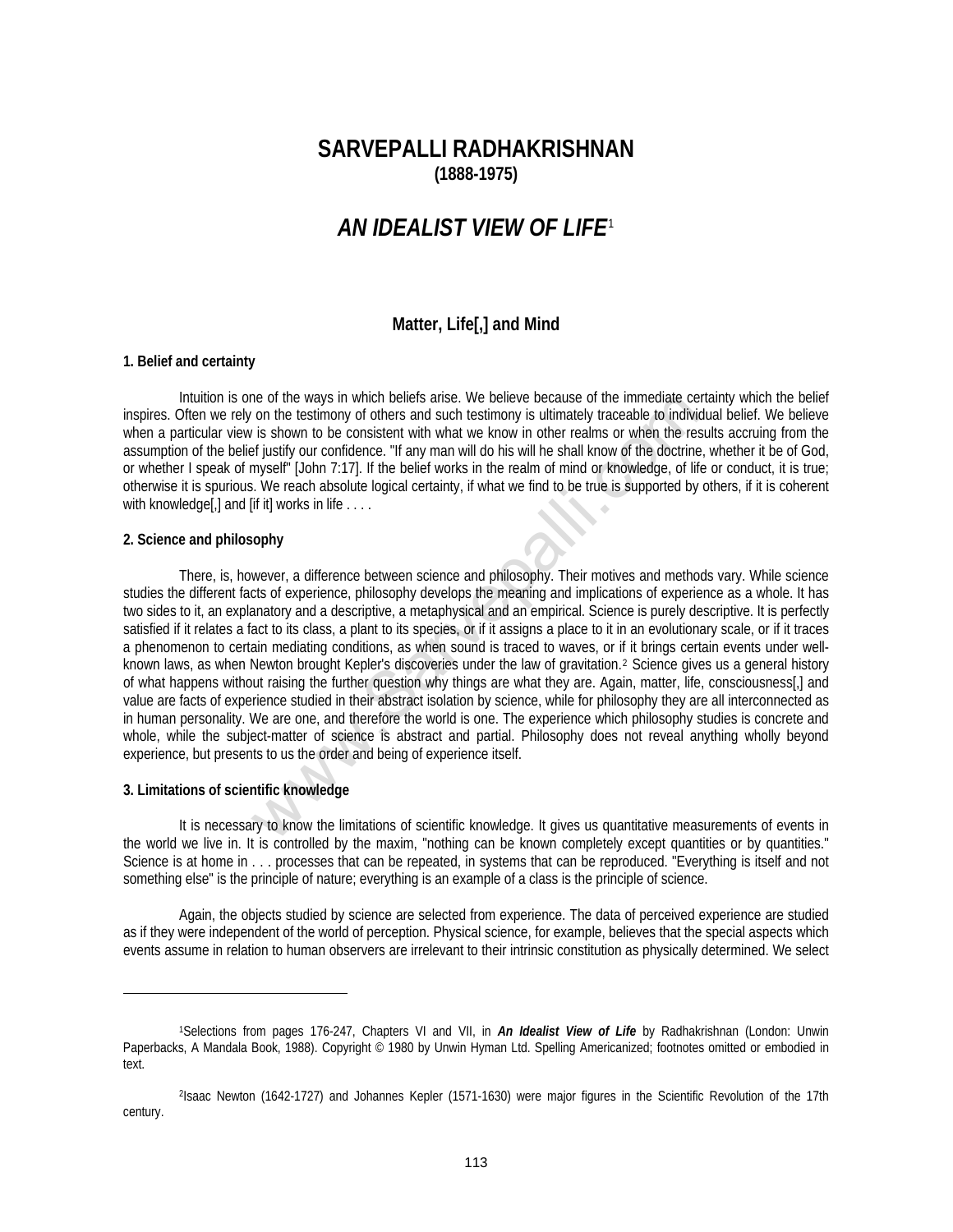phases of events for study in science. We can look upon man as either a physico-chemical being with certain weight and measurement, or a biological unit of the human species, or as a psychological, ethical[,] or religious being. The subjectmatter of science is abstractions from the real, plane diagrams from the solid object. It is a true enough representation of certain aspects of experience, and useful for certain specific purposes. The useful is not necessarily the true. It is now agreed that science gives us only readings, notations, a system of symbols. The laws of science express average and probable results. Given such and such conditions, such and such events happen. These laws express no opinion about the activity by which they happen. The ultimate structure of the universe is not known to science. It may be very different from the scientific model of it. Newton's mechanical conception as much as Einstein's<sup>[1](#page-1-0)</sup> is only an ideal picture, a conceptual model. The practical success of these is no guarantee that they are faithful representations of the actual structure [of the world]. We can use the wireless, even though we do not understand its mechanism . . . .

#### **4. Samsara**

 Hindu thought is generally associated with the theory that the world is Samsara*,* a perpetual procession of events, an incessant flow of occurrences. Expressions like "the wheel of time," "the cycle of birth and death," "the ever-rolling stream," *"samsara," "pravaha," "jagat"* are employed to indicate the non-substantial or unstable character of the universe. Everything that exists suffers change. Every actuality is a becoming, has in it the principle of unrest. Nothing empirical is eternally conserved. All life is a constant birth or becoming, and all birth entails a constant death, a dissolution of that which becomes in order that it may change into a new becoming. The world is movement (*jagat*), and it would be dissolved by the cessation of movement. The illusion is not in the movement, but in the stationariness. Buddhism took over this conception of Samsara from Hindu thought and put it at the center of its scheme. For it, being is only process, a continuous alternation of birth and death, a perpetual transition from one thing to another. The doctrine of *pratityasamutpada* (dependent origination, interdependent causation) refers to the dependent or caused character of the universe. It is always dependent on causes . . . . Incessant change is [as] true of the infinitely small as of the infinitely great. With both the Hindus and the Buddhists, the notion of world-becoming is more a speculative category than a scientific truth, at any rate in regard to the physical world. Columentes. Explessions like the wheter or three, the cycle of unity and the control the control the card of the matter of the world of the matter of the matter of the matter of the matter of the matter of the such and all

 If the world is a process, it cannot be divided into parts but only phases. We do not have realms or spheres of being, but only modes or phases of activity. The process of nature is one, supple[,] and continuous, and not a consecutive series of static entities with fixed attributes. There are no sharp divisions of reality.

#### **5. Matter**

<span id="page-1-0"></span> $\overline{a}$ 

 The most obvious way of treating experience is to regard it as a world of events. Of these events the physical ones seem to exist in their own right without any relation to a perceiving mind. In the early stages of cosmic evolution there were no minds to perceive the physical world or reflect on its nature. If the world is Samsara*,* movement, we must find in physical nature also transition and gradation.

 While the mental world was admitted to be one of continuous movement, perpetually superseding itself, and not much suspicion was felt with regard to the mobile character of the world of life, matter at least was held to be immutable. The familiar conception of matter was that of an enduring substance moving through a static space in a uniformly flowing time. According to the old atomic theory, matter consists of atoms or tiny particles that cannot be divided. Material things are due to the varying combinations of the atoms or the indivisible particles. The changes visible in material things are traced to changes in the arrangements of the atoms, and not in their internal constitution, for the atoms were regarded as unchanging in character.

1Albert Einstein (1879-1955).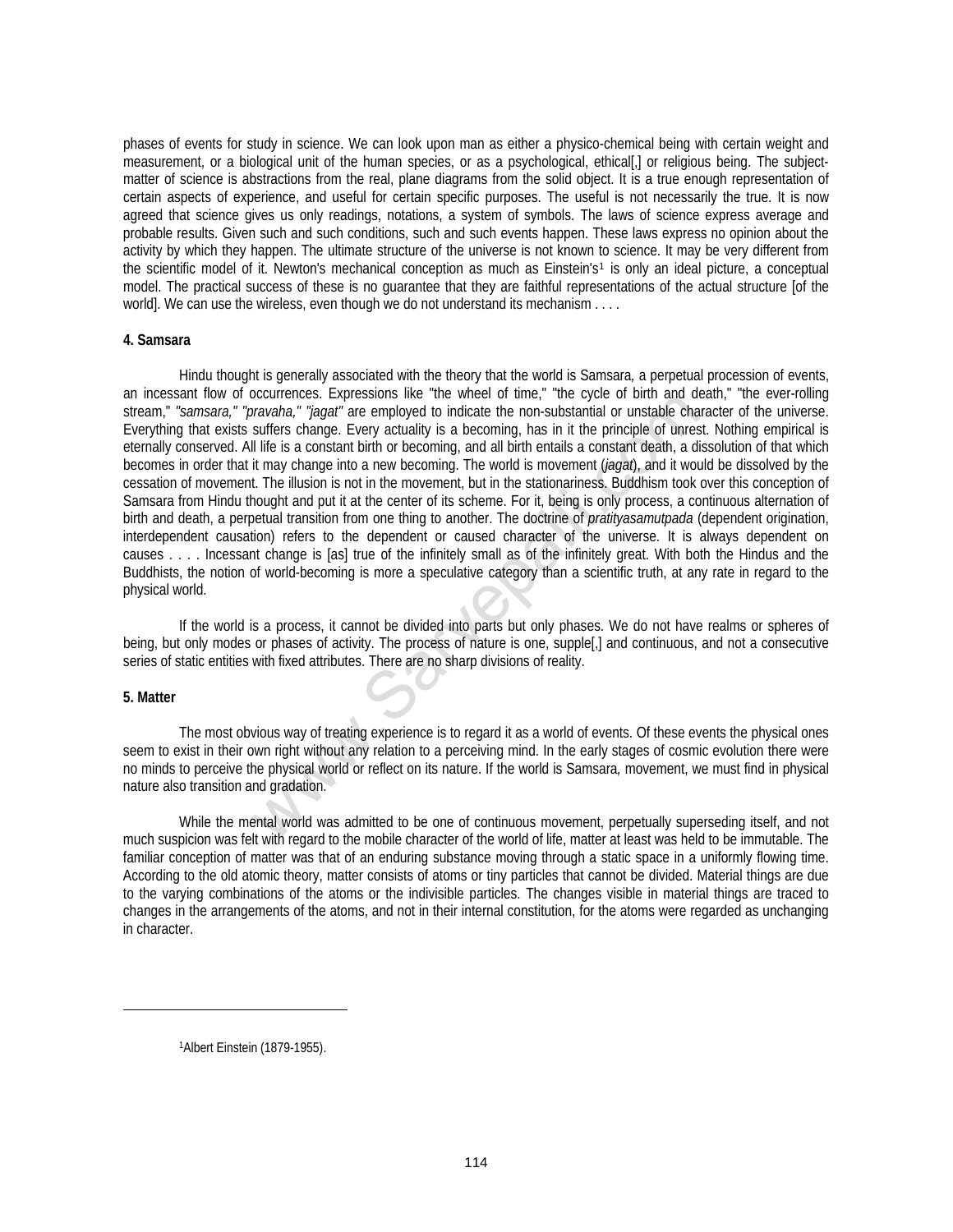The solid atom has melted away in the recent developments of physics . . . . [1](#page-2-0) Matter is a form of energy or action. Physical objects are events, happenings, occurrences. They are not self-contained, changeless, eternal entities, but only moving points in a continuous passage. Nature is a complex of events, a structure of processes. Events are the stuff of concrete existence. They exist not in space separated by time, but in space-time, in which the relations between space and time are altering so constantly that the universe as it changes is characterized by an infinitely varying space-time system. Space is not a box in which solid bits of matter move about, nor is matter something extended in space and persistent through time. There is no such thing as a cosmic space or a cosmic time any more than persistent matter. Space, time[,] and . . . [matter] are abstractions from the concrete fact[,] which is a set of events . . . .

 The displacement of hard indivisible matter by electric influences is of the greatest importance from the philosophical point of view. Matter is not a thing, but a system of interrelated events. The old view of matter as a permanent substance having certain qualities and standing in various relations and performing definite functions is displaced by the conception of matter as a cluster of unstable events. The contrast between matter as inert and life as active, matter as reversible and life as irreversible, disappears. The difference between life and matter is not one of activity and passivity, but between two different kinds of activity. The inertia of matter which Newton exalted in his first law is itself the result of its internal activity. Radioactivity in matter is analogous to organic descent in life, though the former is regressive and the latter progressive activity. We can apply the concepts of families, genera[,] and species to both the periodic table of Chemistry and [to] the systems of Botany and Zoology. There is no impassable gulf between matter and life. Atom, molecule, colloid, protoplasm, cell seem to be more or less continuous phases of a single process. Matter is concentrated structural energy which makes possible the creation of fresh forms, structures[,] and types. It is as truly creative as living organism or mind. When atoms combine into a molecule they acquire a new status. In virtue of the whole to which they belong, they acquire new qualities, which could not be deduced from their nature before combination.

#### **6. Substance**[2](#page-2-1)

 $\overline{a}$ 

 The whole history of philosophy may in a sense be regarded as the criticism of the category of substance. Though Greek philosophy started with the conception of a permanent being, which is present identically in all transformations, it soon gave place to a different view in Pythagoras [582-507 BC] and Heraclitus [535-475 BC]. The real consists not in an unchangeable substance, but in certain constant properties which persist in all becoming. The essence of things is number according to Pythagoras. For Heraclitus substance is not something which lies outside becoming, but is the immanent law or the logos which pervades all becoming and gives it its form. For [Immanuel] Kant [1724-1804] substance is a concept of the understanding, and [David] Hume [1711-1776] traces it to empirical habit and association. It is imagination which combines what occur together frequently in a regular order, into one idea. [Richard] Avenarius [1843-1896] and [Ernst] Mach [1838- 1916] look upon substance as a conceptual device for simplifying thought. The unity of substance is a nominal one. The identity of a thing is a fiction. The constancy of certain relations is all that is meant by it. Our minds are so made that they regard a number of conditions linked together as a unity, and treat the conditions themselves as properties belonging to it. We distinguish things by their properties. We speak of a thing as the same only so long as it has the same properties. whow a meth of matter wind of matter which rewive the same of the same of the care of the conditions and Zoology. There is no impassable gulf between matter and life. At two the periodicitary and Zoology. There is no impas

 The most satisfactory view of substance is what is expressed in a memorable phrase by [Rudolf] Lotze [1817- 1881], that a thing is what it does. Its nature is the way it behaves. In his *Metaphysics*, Lotze exposes the futility of the conception of a substantial reality, "communicating to the properties gathered about it the fixedness and consistency of a thing." What the inner essence of a thing is we do not know. We call a thing real, substantive[,] or identical when it behaves in a certain specific way, when it changes in a certain regular order. The substantiality of a thing is the law according to which the changing events are connected with one another, the formula which sums up its history, the pattern which expresses its behavior. Lotze compares the essence of a thing to a melody where the successive sounds obey a law of consecutiveness.

<span id="page-2-0"></span><sup>1</sup>At this point, Radhakrishnan presents a lengthy and detailed review of numerous developments in modern physics, mathematics, and philosophy — including Quantum Theory and Einstein's Theory of Relativity — all of which portray the physical universe as a set of processes or events. From this point of view, atoms (and material objects in general) are not fixed "things," "substances," or "entities," but rather on-going events and processes.

<span id="page-2-1"></span><sup>2</sup>The three paragraphs in this section on substance are, in the original, a single, long paragraph. Here and subsequently, I have divided many of Radhakrishnan's very long paragraphs into shorter ones. — GC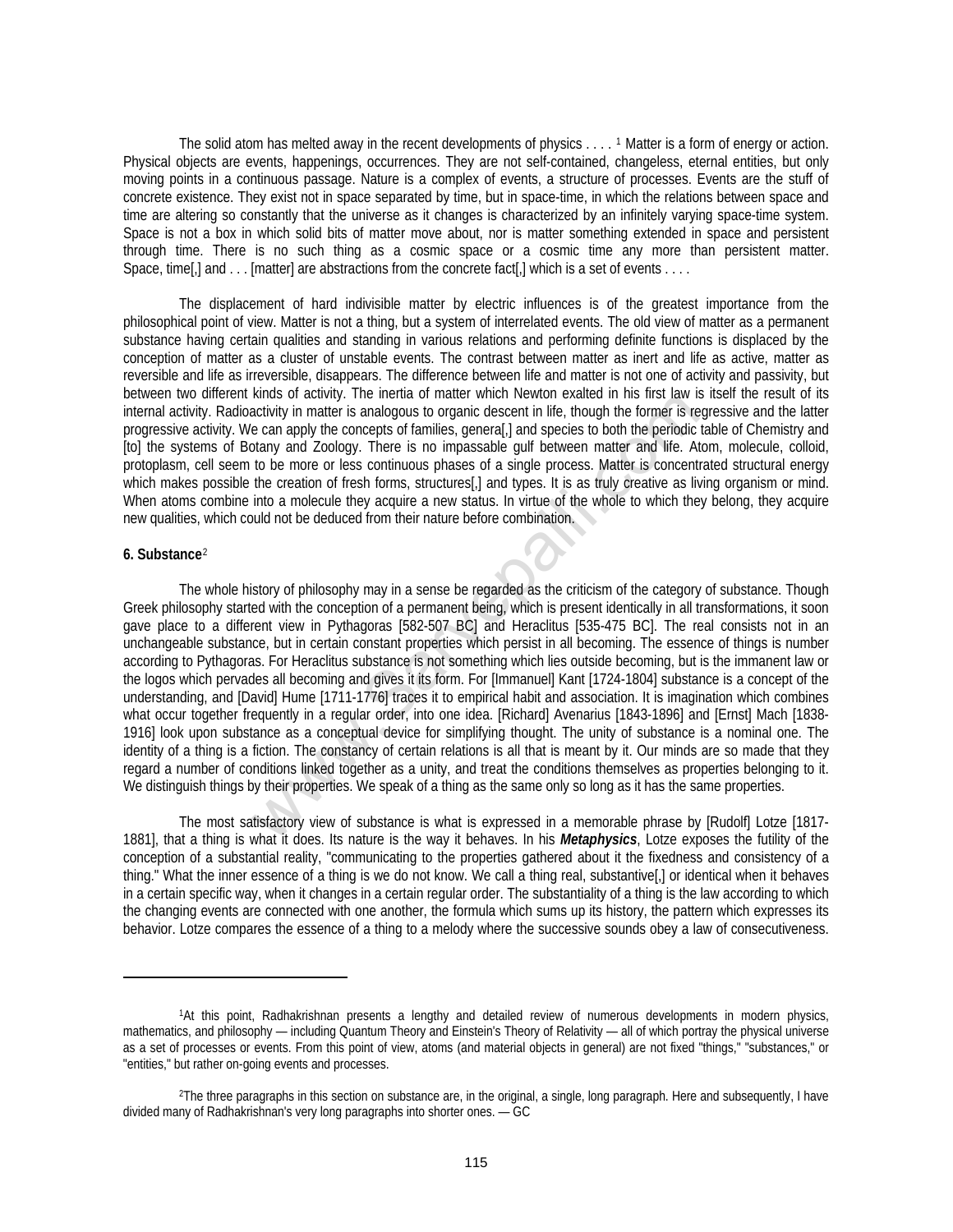We speak of a substance when its qualities are coherent, when its successive changes follow a historic route. The being of a thing is constituted by its becoming . . . . The things of the physical world are "substances" only in this sense . . . . A string of events is what we mean by a substance . . . .

What we regard as substance depends on our interests. For some purposes the human individual is a substance; for others any part of his body may be a substance; for philosophical purposes nature as a whole may be the substance. If independence of existence is the mark of substantiality, no finite particular is a substance, though we can mark off any set of events as an individual for conventional purposes. Matter is the name for a cluster of events, possessing certain relatively persistent habits and potencies.

#### **7. Cause**

 The conception of cause also requires revision. That there is a real connection between events which present themselves to us and not a mere subjective association is the condition of the possibility of any science. Kant gives us a simple illustration. My perceptions, he said, in apprehending a house may begin anywhere and end anywhere, may begin at the top and end at the bottom, or vice versa, but when we apprehend a ship going down a stream the sequence of perceptions is determined . . . .

 It is sometimes argued that the idea [of causality] arises in the immediate experience of effort which we use as an interpretative principle in objective science. If . . . [efficacious effort] is the basis of the causal concept, inanimate objects cannot be regarded as efficient. Besides, . . . [efficacious effort], however familiar, is not easily explicable. It implies rigid contact, which is absent even in densely packed situations.

 Again, the causal concept seems to imply that the world is a collection of distinct things which it is not. Simply because the concepts are hard and precise, it does not follow that the situations to which they apply are equally hard and precise . . . .

 Events happen according to certain rules. There is no necessity why they should happen that way, but they do happen. Why water should be formed when oxygen and hydrogen combine, and not any other element, we do not know. It seems to be quite arbitrary. Things do not exist in nature by necessity. Nothing *must* be, nor is there any sufficient reason why anything *should* be. The fact is that things *are*.

 Hume long ago showed that there is no more reason for belief in cause and effect than that we constantly see one thing happen after another. No matter how often we may see events occur in a regular order, we are no wiser. The laws of succession are observed facts, and there is no logical necessity about them. When we say that A is necessarily followed by B, all that we mean is that this rule of connection between A and B is found in a large number of instances, and we know of no case to the contrary . . . . where the said, in appletienting a notice happen any begin anywhere and end and<br>the bottom, or vice versa, but when we apprehend a ship going down a str<br>ned ....<br>es argued that the idea [of causality] arises in the immedia

#### **8. Order and progress**

 A scientific treatment of the universe is possible because nature is a network of interconnected events. Every event has both an individual and a social character. It has an irreducible specificality, a unique itselfness, as also a connection with other events. Each event is just what it is, but it cannot be what it is without the influence and assistance of the other events. The events are by no means windowless, lonely[,] and cut off. The environment is not separate from or external to the individual.

 The old conception of atoms made them entirely independent as to their character[,] and their relations were external and contingent. An atom would remain the same whether there was an environment or not. The conception of the electron brings out the "social" character [of the sub-microscopic world]. We cannot understand it, if we take it as an abstract individual . . . . [E]lectrons form groups or wholes, and their relations can be understood only if they are viewed as members of wholes . . . . [A]toms and molecules[,] which are wholes[,] have individual patterns of their own. The relations of the protons and electrons in their wholes are not external and accidental, but are due to the general structure of the atom itself . . . .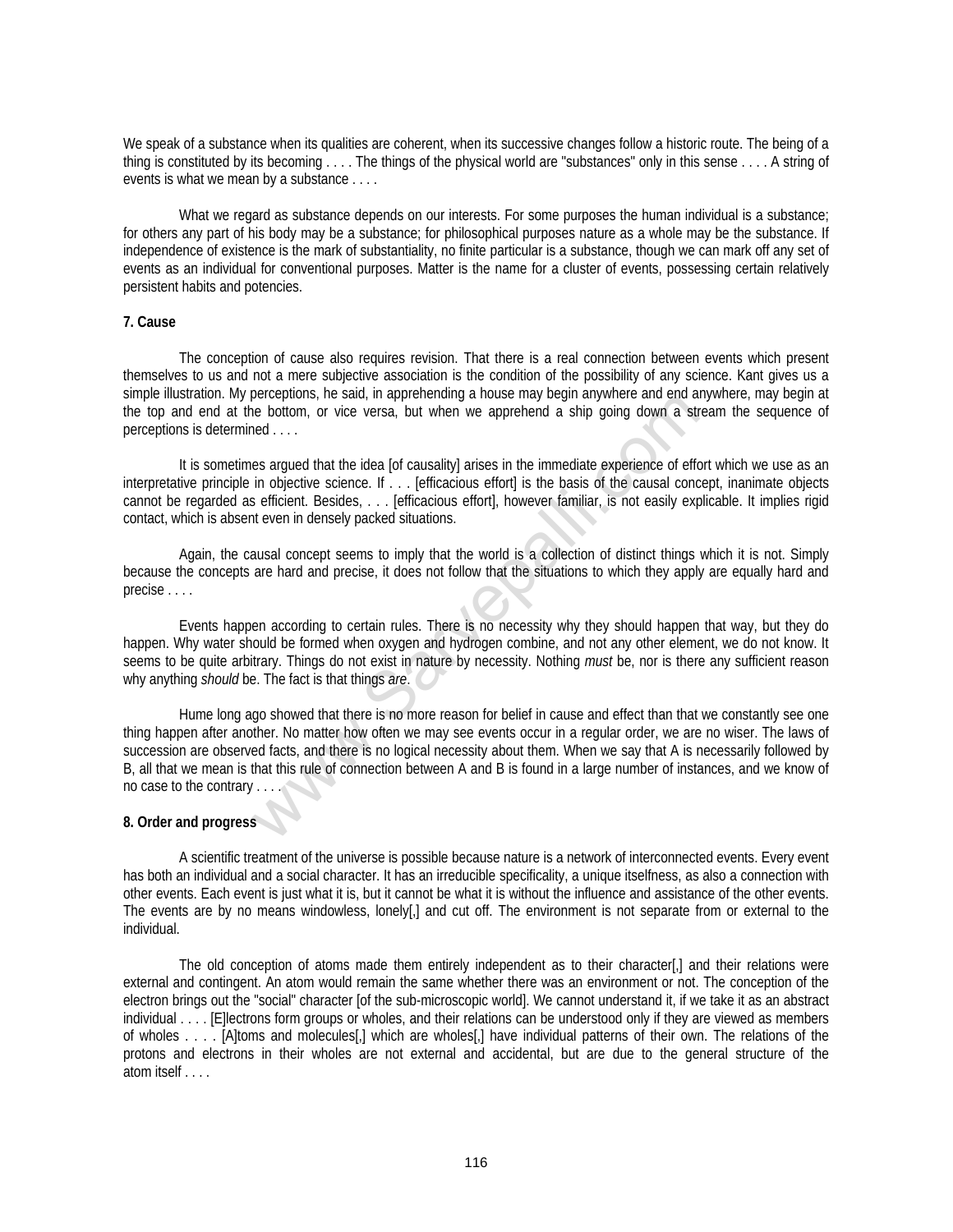[Thus] [e]ven at the physical level, reality is not a collection of independent things, but a whole, and as such it has a structure which prescribes the relations as well as the properties of the parts. Control by the whole is the striking fact. We can infer from one part to another since events form a world of intercourse and association. At any one stage the whole universe represents a cosmic situation, and any part of it represents the whole background.

 There is not only order, but what one might call progress. The two striking features of the physical world are continuity and change, connection with the past and creative advance into the future. Time is connection, not mere succession. The past never dies, but lives in the present, and the present flows into the future. Every event has not only a retrospective but a prospective reference . . . .

 Something new is perpetually happening in the course of nature. Every event seems to actualize a fresh possibility not contained in the past. Matter effects in its onward march new structural groupings and combinations which are not only valuable to us, but valuable in the order of the universe. Lloyd Morgan [1852-1936] tells us that there are "emergents" in nature . . . whose character cannot be foretold from the nature of their several constituents as they are in themselves. The nature of the new structures or the emergents can be discerned only by observation and experiment after they have come into being. In mere "resultants" the nature of the product resembles the nature of the assembled parts; in "emergents," on the other hand, we have a new and unforeseen structure and character. If evolution means an unfolding of what is already in being, emergence can only be the emerging or the coming into view of what is already contained in it, though hidden. But evolution now is interpreted as the coming into existence of something new, which is unpredictable before its occurrence . . . .

 The difference between resultant advance and emergent evolution is methodological and not metaphysical. There is always creative advance in time, small or great. Matter is essentially creative in character, and its processes are irreversible. That is why it is regarded as the mother of the universe. Creativeness is not confined to the vital and psychological aspects [of reality], but matter also is creative change . . . . The physical world itself prepares for an unfulfilled future. At a certain time there came to be on the surface of the earth abundant supplies of carbon, hydrogen[,] and oxygen, which provided suitable conditions for the rise of life. The processes of the physical environment cannot be accounted for without a reference to the end of life, for which they were a preparation . . . .

#### **[9. The physical world: a summary]**<sup>1</sup>

 We [now] may sum up the general characteristics of the physical world: (1) What was regarded as a passive immutable particle is now known to be a complex system of seething energy. An atom is an organism whose members are protons and electrons. Molecules and human society are more complex organisms. (2) Physical nature is an ordered whole and operates as such, and its members are interdependent. There is thus an interactive union between every organism and its environment. (3) Every event has both caused and creative aspects. Its changes are thus trans-mechanical. (4) Scientific explanation finds its limits when we reach the creative side. Science cannot explain why matter should exist, nor why there should be two species of electrons and protons. cludes or the emergients can be usedented only by observation and experimentations<br>sultants" the nature of the product resembles the nature of the assembled parts;<br>new and unforeseen structure and character. If evolution m

#### **10. Life**

<span id="page-4-0"></span> $\overline{a}$ 

 It is in the context of matter that life is found fumbling for light. [The] [b]iological sciences deal with the distinctive phenomena presented by living organisms from microbes to mammals and their activities. Though something lifelike might be found in other parts of the universe, biologists study life in the region of the earth's surface, seas[,] and atmosphere. Though the higher organisms exhibit the feature of consciousness, [the] biological sciences do not concern themselves with it.

 There is something specific in the behavior of living organisms which is not traceable in the non-living. The processes of assimilation, respiration, reproduction, growth[,] and development are different from physico-chemical reactions. A living organism maintains its specific structure and activities throughout all changes . . . .

<sup>1</sup>Most of section 9, "Physical science and subjectivism," is omitted.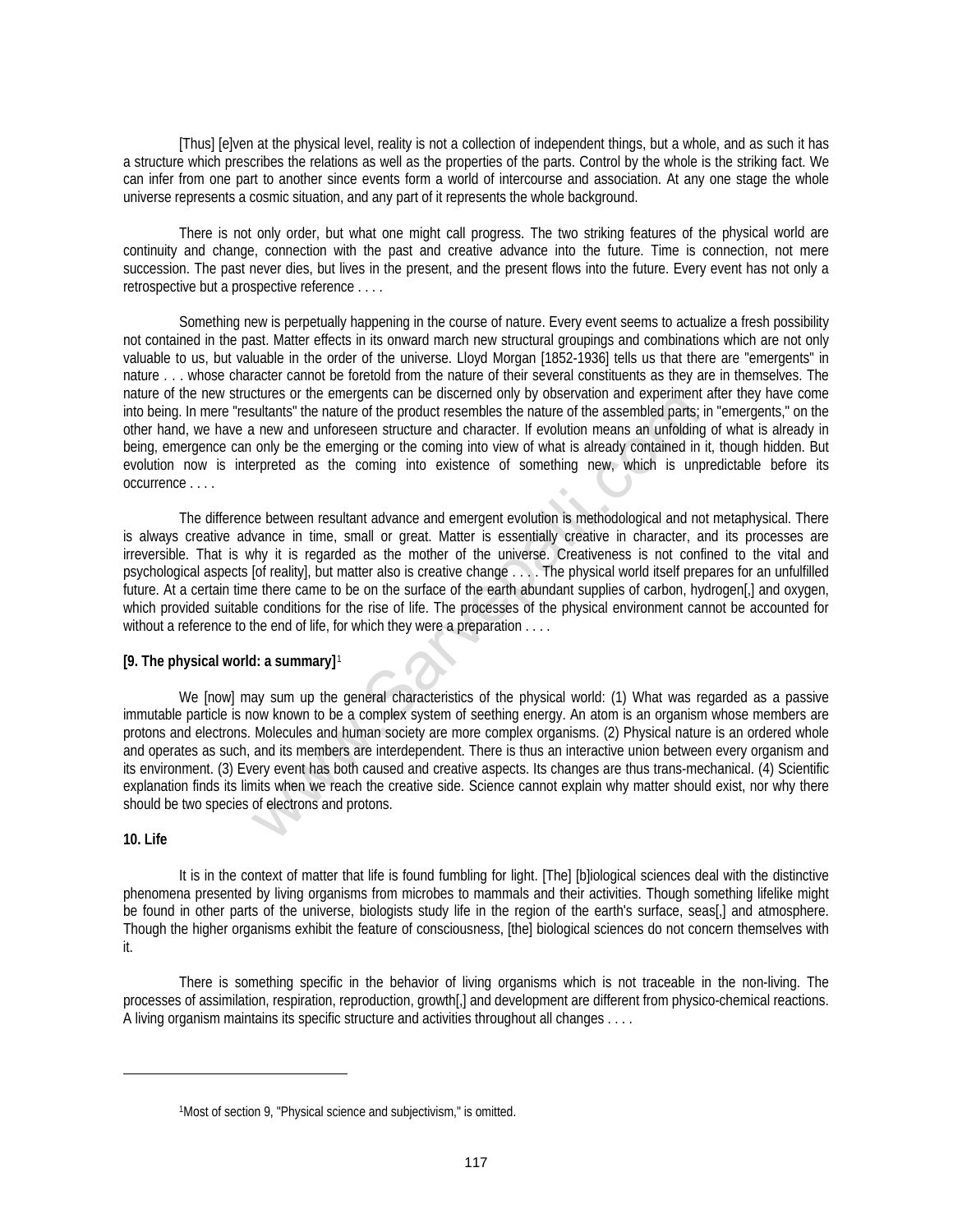Life is a dynamic equilibrium which tends to maintain itself. The parts of a living organism are less independent than those of a physical one. The removal of any part from a physical body does not involve any essential change of properties, but in living organisms, form, structure[,] and composition are interdependent. The living organ[ism] is a whole, doing things that no atomic system . . . could ever do . . . .

 An atom can neither mend itself nor reproduce itself. A living organism adapts itself to its environment. It does not simply react to the changes of the environment, but replies to them. As soon as a living organism is injured, the healing process sets in. A plant develops a new sprout in the place of one cut off. The changes which occur in the process of development are of a specific kind. The process of reproduction starts in a part of the organism itself. There is the hereditary transmission of enormously complicated physico-chemical structures.

 In a sense the environment is not foreign to the organism, but enters into its very life. The organism nourishes itself by assimilating materials from its environment. The two are so well adapted to each other that they may be regarded as expressions of a larger whole. The two are inextricably intertwined. There is a specific inner direction in living organisms which grow, repair, reproduce themselves, and mold . . . outer circumstances into their own patterns. What we know of matter does not help us to understand the coordinated maintenance of life. Life is a different order of fact.

#### **11. Vitalism**[1](#page-5-0)

 The striking difference between the living and the non-living suggested to some physiologists the hypothesis that a new principle called an "entelechy" or an unconscious "soul" takes control of the physical processes. There are [from this point of view] souls or entelechies hidden in living things . . . .

As a protest against the view which treats living organisms as mere machines or as complexes of physico-chemical processes, the vitalist hypothesis is useful. The strikingly specific behavior of living beings cannot be confused with atomic activity. Vitalism stresses the fact of coordinated activity in the phenomena of life by which the individual parts are adapted to the maintenance and functioning of the whole. The cause of the particular mode of existence of each part lies in the whole. Life experiences are the expressions of a persistent and indivisible unity . . . .

 From a strictly scientific point of view, vitalism is unsatisfactory, since it attempts to explain everything which occurs in a living organism, and we are unable to test its truth. As observers of experience we must be content with a statement of facts, a description of nature as it appears in the phenomena of life. In living organisms there is a new organization of structure and a specific co-ordination of activity, a design in them, an inward determination of all the parts by the function and purpose of the whole, which cannot be interpreted physically. The only point relevant to science is that the kind of correlation needed for . . . biological facts is different from that needed for physical phenomena. a whole. The two are intentuatory interevirwined. There is a spectration produce themselves, and mold ... outer circumstances into their own pattern order of fall the coordinated maintenance of life. Life is a different or

 The science of biology does not account for life, but assumes it as beyond all explanation. Life is a part of nature, differing in kind from matter, though there is scope in living organisms for the application of both . . . physical and biological explanations.

#### **12. Evolution**

 $\overline{a}$ 

 Answering to the qualities of continuity and change, or conservation and advance in the physical world, we have in the world of life heredity and variation. Living organisms inherit a plan of organization, and also vary it. New structures and organs, new functions and powers appear. Living creatures have arisen, apparently by gradual change, from simpler ancestors. The hypothesis of evolution is suggested as an explanation for the origin of . . . new species.

<span id="page-5-0"></span><sup>1</sup>Vitalism is the doctrine that there is a vital force residing within all living things and that this vital force cannot be understood in terms of the laws of physics and chemistry.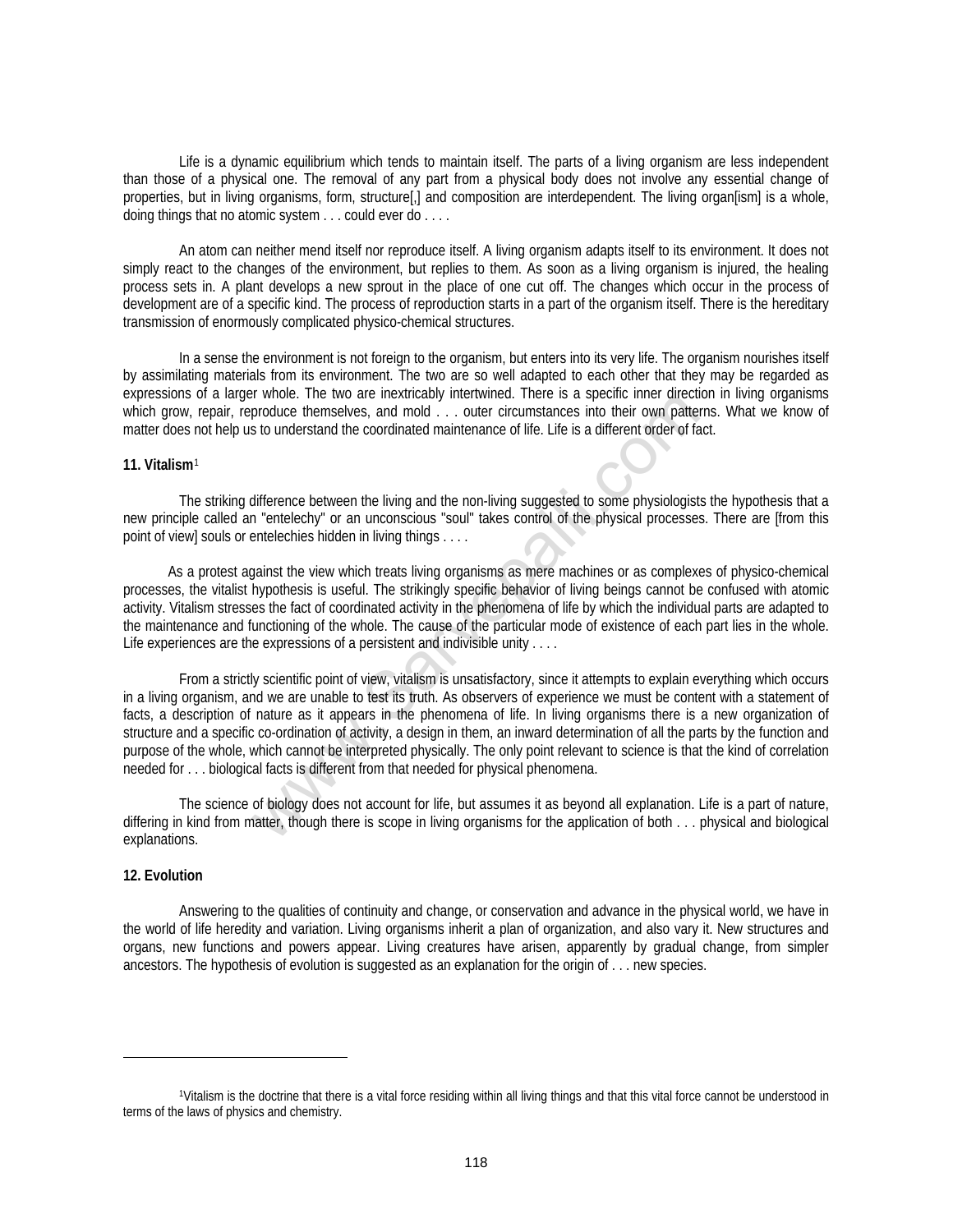If we leave aside the ancient philosophies of India and Greece, the modern theory of evolution is mainly the work of [Carolus] Linnaeus (1707-1778), [Georges Louis Leclerc de] Buffon (1707-1788), Erasmus Darwin (1731-1802), [Jean Baptiste Pierre Antoine de Monet, Chevalier de] Lamarck (1744-1829), Charles Darwin [1809-1882] and his followers. While Linnaeus believed in the separate creation of each species of plant and animal, he admitted in his later work that in certain cases new forms might have come into being through crosses between the original species. He was, however, of [the] opinion that the change was a degeneration since it tended to obscure the perfection of the original type. Buffon started with a belief in the fixity of species, though he questioned the perfection of the plan on which the species were originally built. From his knowledge of comparative anatomy he argued that the original plan was not to be viewed as perfect since it had parts which were of little or no use to the animal, and which seemed to be taken from other animals. This led to the conception that the members of a group of species showed striking family resemblance, and might have been derived from a common ancestor either by progressive change or degeneration. He made valuable suggestions about the changes in the plant and animal induced by the environment. Both Erasmus Darwin and Lamarck argued that changed circumstances in an animal's life led to alterations in its habits. These changes of habits resulted in the increased use of some organs and decreased use of others, eventually producing a change of form. They thought that such "acquired characters" were inherited.

 [Thomas] Malthus's [1766-1834] *Essay on the Principle of Population* (1798) suggested to [Charles] Darwin the importance of the principle of natural selection as a factor by which progressive changes are brought about. In his *Origin of Species* (1859) he gave details and demonstrations of his view of evolution, that life on this planet evolved by a gradual and yet continuous process from the earliest forms of living organs to the latest product, man. Natural selection, variation[,] and heredity are said to be the factors through the operation of which new species arise out of existing ones. Natural selection by itself cannot account for the new changes. It is a sifting process, and assumes the two other factors of variation and heredity. According to the former, no two animals or plants are quite alike. Even the offspring of the same parent or parents tend to vary in greater or less degree both from their parents and from one another. The novelties or the new departures are called the variations. If a new variation is not inherited by the progeny, it is of little direct value in evolutionary change. The principle of heredity tells us that the peculiarities exhibited by the parents tend to be transmitted to the offspring in greater or less degree. When the new characters are produced by the variability of organisms, natural selection decides their survival or death. If the characters are not adapted to the environment, they are eliminated in the competition. If, on the other hand, they equip their possessors better for the struggle, they tend to survive. The offspring of the successful tend to resemble the parents in exhibiting the favored variation to a greater degree than the parents, and a new type becomes established by a continuous piling up of small useful accretions through many generations. althus's (1766-1834) *Essay on the Principle of Population* (1798) suggested tiple of natural selection as a factor by which progressive changes are brought the details and demonstrations of his view of evolution, that li

 After Darwin and [Herbert] Spencer [1820-1903], it was realized that the stages of development were not gradual, but abrupt. [William] Bateson [1861-1926] showed that variations, in many cases, were of a discontinuous nature. According to Hugo de Vries [1848-1935], variations may arise either suddenly or gradually. The former are called mutations, the latter fluctuations. De Vries attributed all specific advance to large well-marked variations or mutations. Mutations are independently heritable and illustrate the principles of Mendelian inheritance . . . . 1

 Evolution is no explanation. It does not say why the process should have ever occurred, why life should occur at all. Survival of the fittest does not carry us far. Life has little survival value as compared with matter from which it is supposed to have sprung. A rock survives for hundreds of millions of years, while even the oldest tree is only a few thousand years old. If survival was the aim of nature, life would never have appeared. A strict science of biology merely notes the facts that in life we have a different set of phenomena and novelties occur right through, that plants and animals are not fixed, and have evolved or developed from other forms, and that in fact the whole organic kingdom has suffered a gradual evolution, molded by inner urge and pressure of outer circumstances.

 What we find to be the characteristic features of the physical world are found true of living organisms in a higher degree. They represent a different order of fact than atomic systems, and seem to be nearer to reality than the latter. They

 $\overline{a}$ 

<span id="page-6-0"></span><sup>1</sup>The word "Mendelian" refers to Gregor Johann Mendel (1822-1884), an Austrian botanist and founder of the science of genetics. Through experiments with plants, Mendel discovered the principle of the inheritance of characteristics through the combination of genes from parent cells.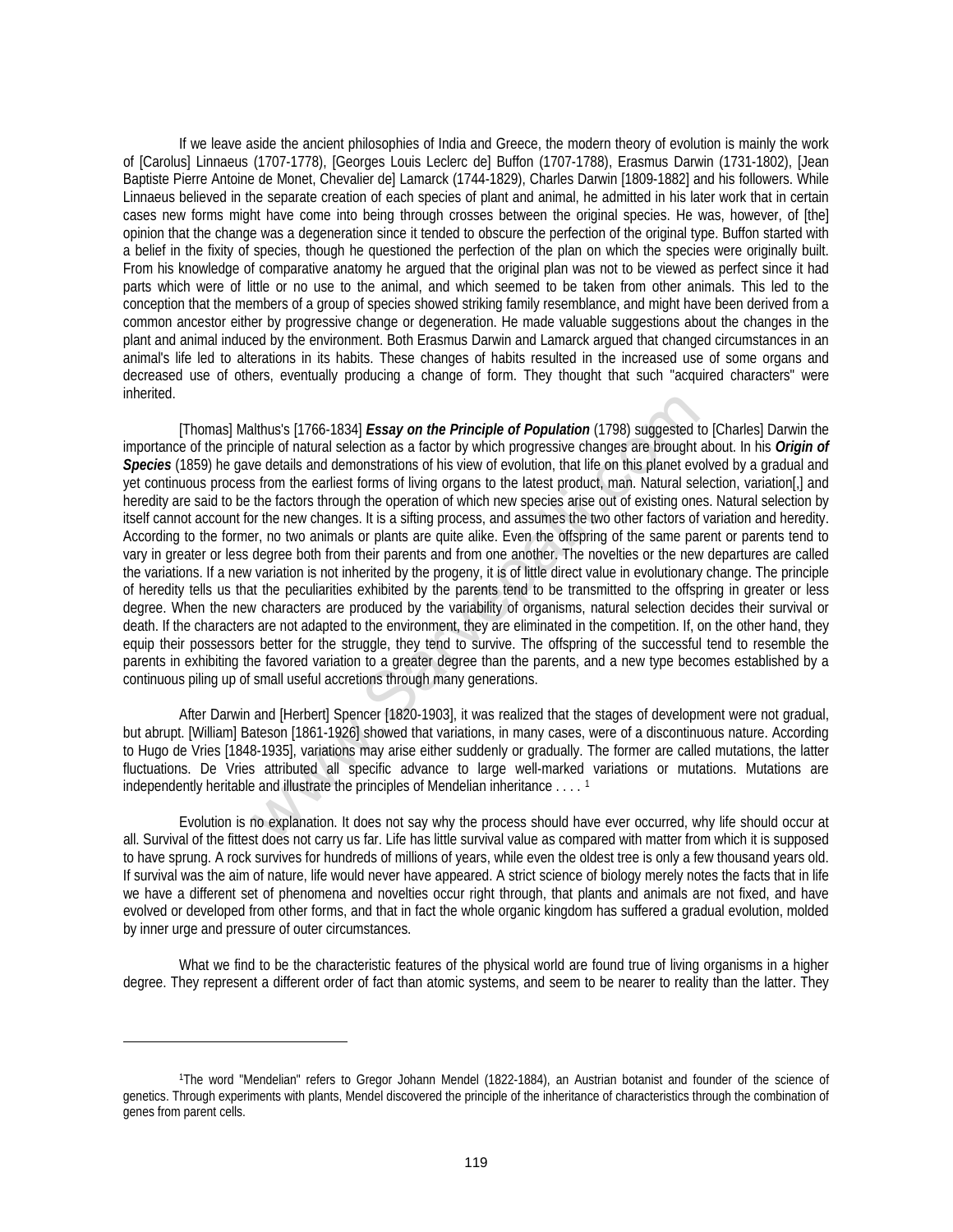are individual wholes, and act as such. They maintain a constancy in the external and internal environment. There is no division between the organism and the environment. They are expressions of a larger whole, which includes them both. While they tend to preserve the pattern and continue the form, there is also creative change in them. Neither physics . . . [nor] biology can account for these specific features.

#### **13. Mind**

 Mental phenomena are different from vital activities. Though the living organism maintains its activity and reproduces its structure as an organized whole, its responses manifest only the organic wholeness and persistence. Each step in its activity is an immediate response to the conditions existing at the moment. What we have is unconscious organic activity. Though the organisms seem to have a "mind" of their own, it is only seeming. The growth of an embryo realizes a plan, but its stages of development are only immediate responses to the conditions of the environment.

 The relation between the organism and the environment which we discovered in the physical and biological worlds becomes more intimate in the mental world through the organs of sense and of action. Through the organs of vision and hearing an animal is able to keep in touch with [a] distant environment. Animals learn from experience. They modify behavior in the light of previous results. So long as the end is not secured, the activity does not cease. It ceases the moment the end is achieved . . . .

 The presence of consciousness makes a real distinction to the behavior. Self-preservation becomes consciously directed through the feelings of pleasure and pain, of benefit and injury to the organism. The activities [of the organism] possess a unity and a co-ordination. The animal acts as a whole and not simply in its various parts. However primitive consciousness may be, it means a sense of direction. Conscious behavior, adaptive and selective, is different from physical reactions or life adjustments. It is something *sui generis,* new and distinctive, unique and creative. Its appearance marks a new departure of a far-reaching character. It cannot be reduced to neurological happenings in the brain. It is a function of a later evolved and special integration of life.

 Though the connection between nervous and physical events is intimate, one cannot be reduced to the other. Professor [J.B.] Watson [1878-1958] attempts to reduce conscious behavior to a derivative of reflex action. A few native reflexes common to all the individuals of the species form the basis on which all types of behavior are built. Physiological traits are inherited and complicated behavior results through habit-formation by way of conditioning. Professor [Ivan] Pavlov's [1849-1936] experimental work on "conditioned reflexes" is utilized in support of this view. If we bring food near a dog, his mouth waters. The stimulus of food causes the response of salivation, which is an unconditioned or absolute reflex. If just before or simultaneously with the presentation of food a bell is rung and if this is repeated often there is established a conditioned reflex, so that a dog will salivate when the bell is rung, even when food is not presented. The response of salivation is now produced by a new stimulus which has come to be associated with the original stimulus. The activities of the mind, like the movements of the body, are traced to the complex conditioning of primitive responses. Consciousness is an accidental accompaniment of physiological activity. e in the methan wond unough the Ugains of sease and of actions. Through the seep in touch with [a] distant environment. Animals learn from experience results. So long as the end is not secured, the activity does not cease.

 But a conditioned reflex is not an intelligent adaptation. The latter is not a random process, nor a result built up by many repetitions, but it is hit upon in a more direct way. It is not a mechanized habit, but a creative power. Behavior is not what we observe, but only movements. To treat them as behavior is to assume a unity of direction and activity on the part of the organism as a whole. A conscious organism expresses a meaning with which it is identified. Animals whose cerebrum is destroyed, and other centers are intact, are capable of complex reflex activity, but not conditioned reflexes. Conditioned reflexes seem to be purposive. Though mind is a continuation on a higher plane of the organic regulation and co-ordination which characterize the mindless organisms, its presence is the primary fact. It is a new level of reality with its own peculiarities and laws. Though there are aspects in conscious organisms which are physico-chemical or biological, their behavior is different from that of unconscious organisms.

 . . . [In the history of human thought,] [t]he belief grew up that the difference between conscious and unconscious activity is due to the presence in the body of something which is different from body, that is, "soul." It is given a local habitation in the body, the pineal gland or the brain. [However,] [t]he observed phenomena are not consistent with the existence of a soul independent of the body. The mind of an animal is not an "anima" in control of its body, but is the organization of its acts which are mental. Conscious phenomena are determined by physiological influences. When the heart ceases to beat, consciousness lapses. Three or four deep inhalations of nitrogen mean loss of consciousness; restore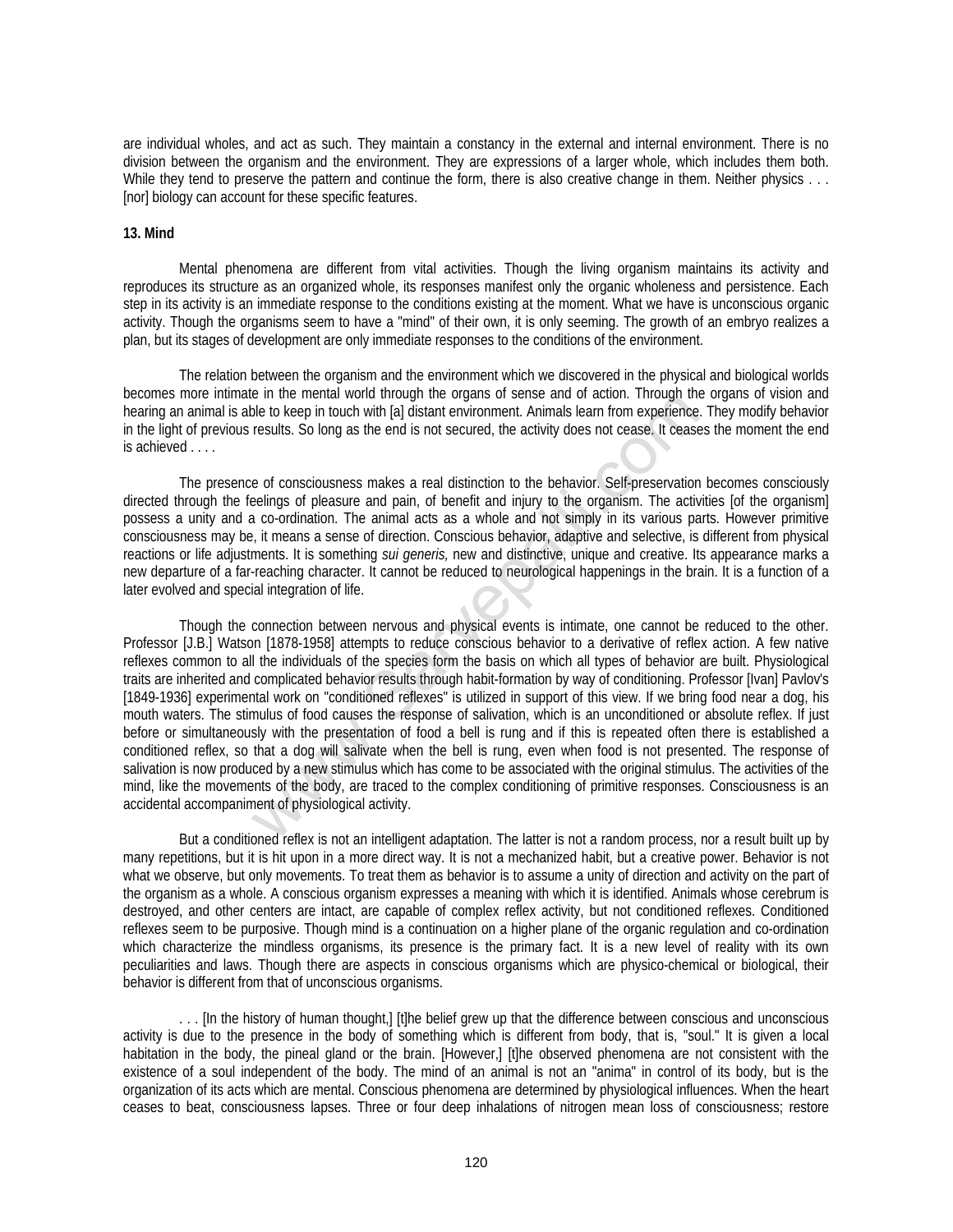oxygen in the lungs, consciousness reappears. We discern the activity of the mind in relation to physical change in complex parts of the body, though we have no direct knowledge of the nature of this relation. But the soul is not independent of the body and its environment. It must either include the body, or become a function of the body.

 The truth of animism is that conscious behavior is different in kind from the behavior of physical bodies. Even the greatest extension of physiological knowledge will not help us to infer mental activity from brain structure. Just as a living organism is a whole with a far higher degree of internal relatedness than any non-living system, the mental represents a higher degree of self-regulation and control than the body. It cannot be understood by a study of the living organism. Aristotle says that the soul is to the body as vision is to the eye, or [as] axeness is to the axe. The most detailed examination of the physical and physiological constitution of the eye will not explain the phenomenon of sight, even as the examination of the form and material of the axe will not explain the act of cutting. The soul is the actuality of the organic body in man, even as vision is the actuality of the eye. We cannot reduce psychology to physics or physiology. While the conscious arises from or emerges out of the vital or the biological, it is as real as the biological, from which it emerges, and represents a kind of interaction with things different from [that of] the [merely] vital . . . .

### **Human Personality and its Destiny**

#### **1. Self-consciousness**

 In self-conscious beings, we meet with a set of phenomena quite distinct from the physical or the vital or the merely conscious. Reflective mind is different from the unreflective mind of the infant or the animal. When the plain man protests that men are not to be confused with apes, he declares that however primitive man may be, he is still distinctly human . . . .

 The reflective capacity of the human mind and its power of free invention are not mere complications of lower instincts. It is the essence of self-conscious intelligence to look before and after and [to] vary action according to circumstances. Instinct does neither. When we pass from animal to man, we find not a gradual development but a sudden break, a leap into a new form of experience. Man is able to dominate nature. If he is the master of the world today it is not because his physical frame is more powerful or his movements quicker or his instincts sharper than those of other animals. It is because of his intelligence which enables him to adapt himself to new and varying situations. [Blaise] Pascal [1623-1662] urged that the minute human being who *knows* he is crushed is infinitely higher than the unknowing mass, however vast, which crushes him. Knowledge is the distinguishing feature of human consciousness and it is an ultimate fact incapable of derivation from anything else. We can describe and analyze the contents of knowledge but we cannot explain why there is knowledge . . . . **Human Personality and its Destiny**<br>s<br>s<br>ious beings, we meet with a set of phenomena quite distinct from the physical oi<br>inid is different from the unreflective mind of the infant or the animal. When the<br>used with apes, he

 Attempts are sometimes made to reduce man to the level of an animal. Behaviorist psychology assumes that human behavior can be observed like the phenomena studied by [the] natural sciences. Psychology as a science should restrict itself to direct experimental observation. It has little to do with personal experiences, values[,] and purposes.

 The inadequacy of behaviorism becomes more pointed at the human level. To reduce human behavior to reflex action is a travesty of the facts. The material provided by introspection is relevant to the science of psychology. The body as perceived from the inside is different from the body externally observed. The observation of the external manifestations of behavior does not tell us of the individual who is living through his experiences. The latter are immediate data and can be conveyed to others only mediately. Again, while every organism strives to preserve its health and wholeness of being and struggles to achieve a harmony of its essential parts in their full development[,] man alone has to do it with effort and will. What other objects of nature possess as a natural quality, man has to achieve through effort and endeavor. The theory of conditioned reflexes cannot account for intelligent behavior. If the behaviorist account were true, then man is a slave to his environment without any dignity or freedom. He will be automatically responding to the varying situations with reflexes conditioned and unconditioned. Deliberate attempts to lift himself by struggle and suffering, by self-discipline and selfdevelopment[,] are futile. If a fount of type is shaken up in a bag, the text of Watson's *Behaviorism* would result if only the time allowed is indefinite. Such a view robs mentality of its meaning and stultifies its own truth. If a man thinks even as a stone runs downhill, his thought is absolutely determined and cannot be judged as either true or false.

 In psychoanalysis, we seem to have an opposite story where mental phenomena are causal factors and physical behavior can be explained in terms of personal history. An objective treatment is not of much use and we have to crossexamine the individual about his dreams and associations. The greater part of our mind is hidden from us. It is buried or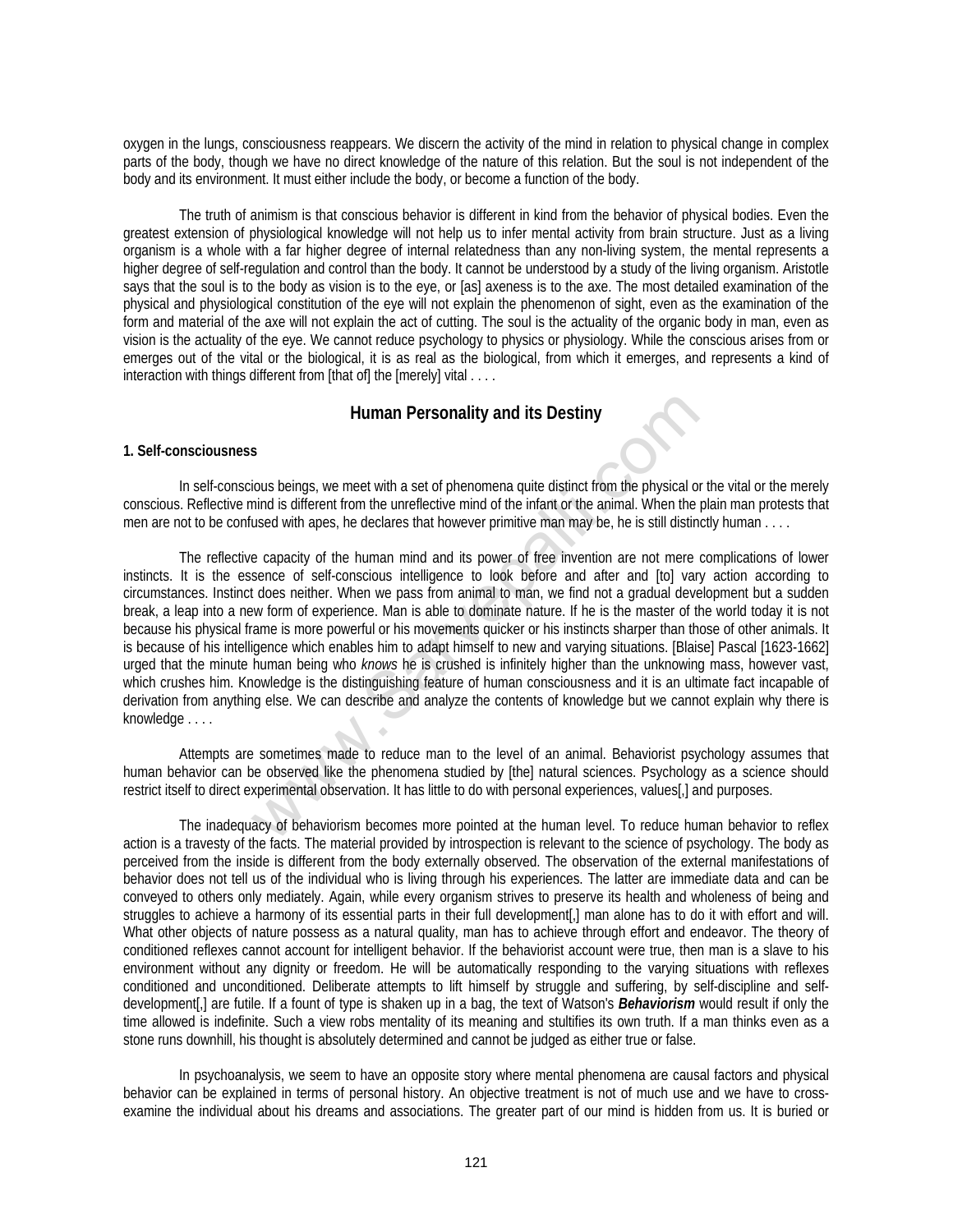repressed and yet affects our waking consciousness. It is not possible to equate the "unconscious" of the psychologist with the "biological" of the behaviorist. It suggests that the unconscious and the conscious are parts of one whole.

 While the behaviorist and the psychoanalyst treat of body and mind as distinct, the supporters of the *Gestalttheorie* look upon mind-body as a whole. They lay stress on the importance of patterns or configurations in the psychophysical realm. Strictly speaking, there is only one whole, the totality of being. For practical convenience, we isolate wholes of varying degrees of completeness. If we take the process of walking, we can account for it only if we consider the nature of the organism and the nature of the world with which it is interacting. We cannot walk on water. Yet for practical purposes we distinguish the self as a system functioning in a larger whole. The psychological whole is distinguished into two elements of the self and the environment. Psychology studies the nature of the self which is also a whole in a relative sense . . . .

 . . . [A]tomistic psychology, which analyses the stream of consciousness into separate units and accounts for the course of the stream by the interplay of these units, is now obsolete. The physiological evidence is against such a theory. [B]rain functions cannot be broken up into elementary units, occurring in distinct areas. The specific character of any brain process involved in any particular activity of the organism is a quality of the total process, a peculiarity of the total field and not a putting together of specific processes occurring in special areas . . . *Gestalt* psychology holds that the stream of consciousness is not a sum of elements but a configuration in which every distinguishable part determines and is determined by the nature of the whole. Thoughts and their relations are unified wholes of subordinate parts and not mechanically added sums of independent units. The self is a unity which is more than a sum of its subordinate parts. It is an active living whole, a body-mind . . . .

#### **2. The self [as] an organized whole**

 The human self is an emergent aspect of the world process and not a substance different in kind from the process itself. Persistence of pattern constitutes unity of a thing or a self. Though every one of the constituents of the body is changing, the bodily system as an organized totality endures. It is the same with regard to the human self which is a unity of diverse parts with an enduring structure. Transient as many of its elements are, the plan of organization, however, is preserved.

 In the history of thought the individual self has often been conceived on the analogy of a physical thing. It is said to possess an ultimate core of reality which remains unchanged throughout the changes of its qualities or states. It is viewed as a simple self-identical somewhat distinct from its experiences which are attached to it. Western philosophy owes to Plato the idea of an indiscernible soul substance inherently immortal. Since the soul is not composite it cannot be disintegrated. Scholastics argue from the unity and simplicity of the soul to its indestructibility and immortality. Descartes revived the classic formula of the soul as a thinking substance. Those who adopt this view argue that it can explain the possibility of personal identity and immortality. by particular alternal in specific processes occurring in special raps ... Gestalt psychology ho<br>of specific processes occurring in special raeas ... Gestalt psychology ho<br>sum of elements but a configuration in which ever

 Reality is everywhere complex. It is so even in the atom. The self as real need not be simple. [John] Locke [1632- 1704] confesses that a simple substance distinct from its manifestations could be "a hidden something, I know not what . . . . " Hume's arguments against the theory of self as a being or a substance which in some inexplicable way transcends the totality of its content still hold good. Such a substance is not observable and there is no evidence that it exists. Kant urges that the notion is self-contradictory, for all we know is an object of the self and never the self itself. If the soul were of the indestructible, atomic character, its existence would be of no value at all, much less its continuance. The self has no element which is self-identical throughout. The body is continuously changing. It is a scene of unending waste made good by repair. Thoughts and emotions are constantly changing. There is nothing concrete in the individual which is not produced and which will not pass away . . . . The distinctiveness of selfhood does not lie in its simplicity but in the specific organization of its contents.

 Often, the self is confused with a series of mental states. Buddha opposed the two extreme views that the self is an unchanging essence and that is it absolutely different each moment. He held to the middle position that the self arises through the past as its cause. It is a system of responses to environmental situations. It is a connected whole, whose parts work together. Even the most primitive individual faces the world as a unity. The self is not a collection of mental states but is characterized by organization. It is an organization which is active as a whole . . . [,] constantly interacting with the environment.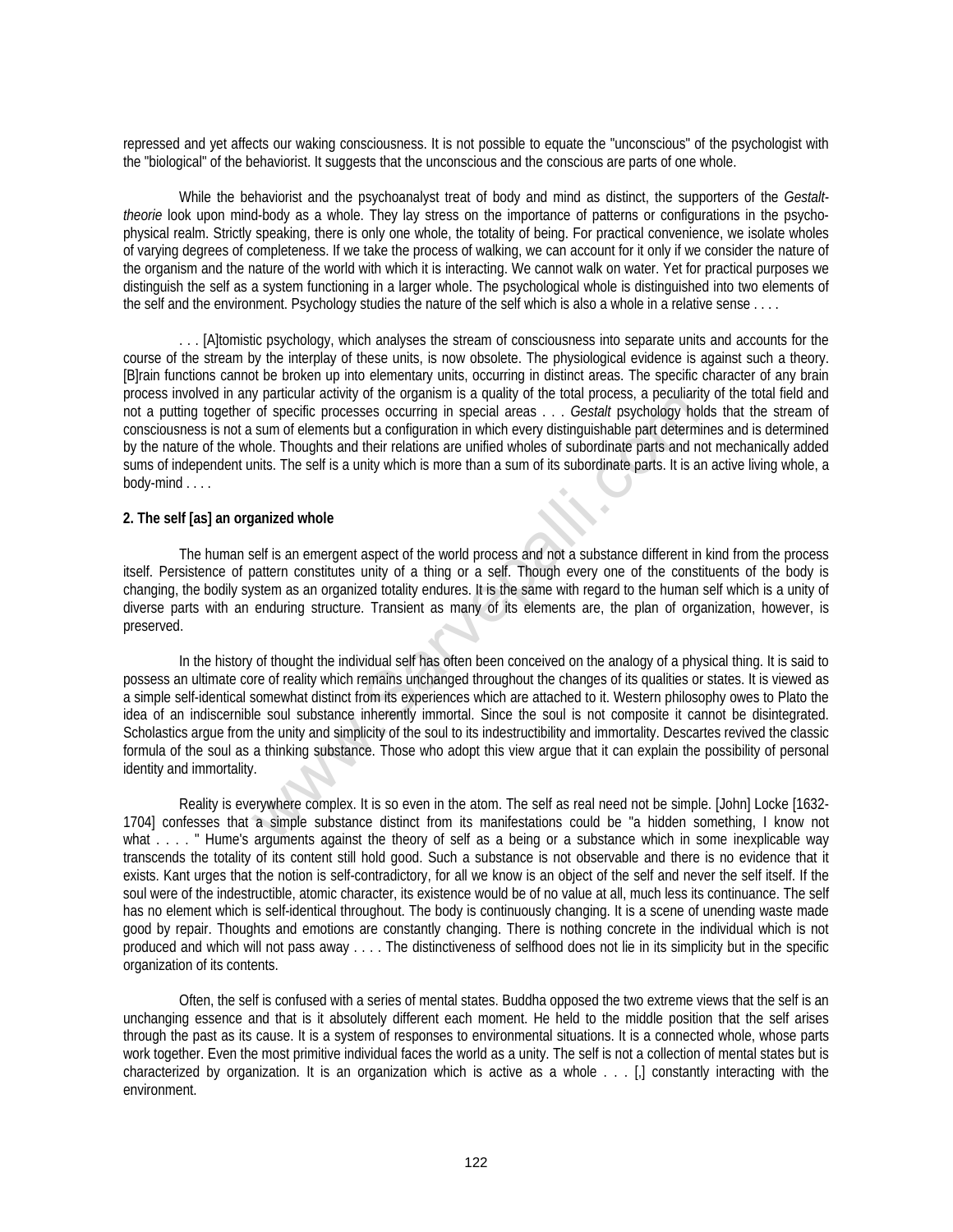The organization of the self, however, is a matter of degree. The lower animals which are tied to immediate situations do not have the unity and organization characteristic of the human self, though they also have an instinctive unity. By the ability to use symbols and reflect on experience, a higher synthesis is rendered possible at the human level, where the organization is not simply external. The instinctive control of animal behavior yields to the rational determination of the self. The human self is able to save the past, bind it with the present, and face the future.

 Plato tells us that in the self of man are found three types of function, [1] appetites and desires, [2] emotional reactions[,] and [3] intellectual ideals. It is the last which organize experience into more or less permanent unities. Each of us tries to control his life by a main life-purpose to which all others are subordinated. This choice limits the direction and scope of the development of the self. The self is a teleological unity, which is the only thing constant in the concrete, busy, active, dynamic self. Each soul has its life's star, its main purpose . . . . As the unity of a single melody is realized in the passage of time, the unity of self is realized in . . . [a] series of stages, towards the attainment of ends . . . .

 In a true sense, therefore, personality is a mask. It is the part we play in the drama of life, an imperfect expression of the groundswell of our nature. Each looks at the world from a characteristic point of view. The mental data can be systematized in different ways and so long as they are fused into a single whole, we have a single self. The phenomena of multiple personality point out that for the same period or different periods we may have different conceptions of our self due to loss of consciousness or discontinuity. If the experiences are not sufficiently integrated, selfhood becomes loose and is often broken up into a series of relatively unconnected systems of behavior[,] and we [then] have cases of many selves.

#### **3. The self as subject**

 The self as an organized whole is to be distinguished from the self as subject. The former is the problem for psychology, the latter for metaphysics. In all experience we have the duality between the subject experiencing and the object experienced. The subject of experience is said to be distinct from every moment of the experience. It is the persistent substratum which makes all knowledge, recognition[,] and retention possible. However much such a substratum may be essential as a principle of explanation, psychology does not tell us of it.

 It is sometimes argued that the series of experiences is aware of itself as a series. The whole series is involved in the knowledge of each item, which is difficult to understand. Hume reduces the subject to the object and makes the self a bundle of conscious happenings, for he could not find the "I" among his mental states. But the impressions cannot be made into a whole without the activity of the self. There is no explanation as to why the rapidly passing experiences hang together as the experiences of one and the same individual. The laws of association cannot account for this fact. Kant rightly contends that the laws of association mean a self which is more than a mere haphazard bundle of experiences . . . . our liature. Eactivity of the saft univorial current of a characteristic point of the word in the same period or different periods we may have different concess or discontinuity. If the experiences are not sufficiently int

 The subject and object of consciousness are elements which are distinguishable but not separable in experience, which is one. The distinction between the two comes before us as a distinction within a whole. If the two were independent of each other, knowledge would become a mystery. They are ideal factors in the whole of experience and not opposite divisions or separate parts of it. We cannot build knowledge from out of them, for it is the ultimate fact behind which we cannot go. The true subject or the self is not an object which we can find in knowledge for it is the very condition of knowledge. It is different from all objects, the body, the senses, the empirical self itself. We cannot make the subject the property of any substance or the effect of any cause, for it is the basis of all such relations. It is not the empirical self but the reality without which there could be no such thing as an empirical self . . . .

 [I]ndividuals are able to have common experience, know a real world as identical for all[,] because there is an ideal self operative in all. The individual who is aware of himself as limited has the direct consciousness of something which limits him and his purposes. The consciousness of limit involves the action of the greater unlimited self in us. In order to assign a limit to our thought, we must in some sense be beyond that limit. To confuse the subject with the mind immersed in bodily experience prevents us from attaining complete comprehension of the object that appears to confront us.

 The true subject is the simple, self-subsistent, universal spirit which cannot be directly presented as the object. When Plato says that the mind in man is the offspring of the eternal world-mind, when Aristotle speaks of an "active reason" at the apex of the soul, which is divine and creative, when Kant distinguishes the . . . [transcendental self] from the merely empirical self, they are referring to the self as subject . . . . It is not an abstract form of selfhood, for it is that which manifests itself in the organization of the empirical self. It is within this universal spirit that the distinction of subject and object arises.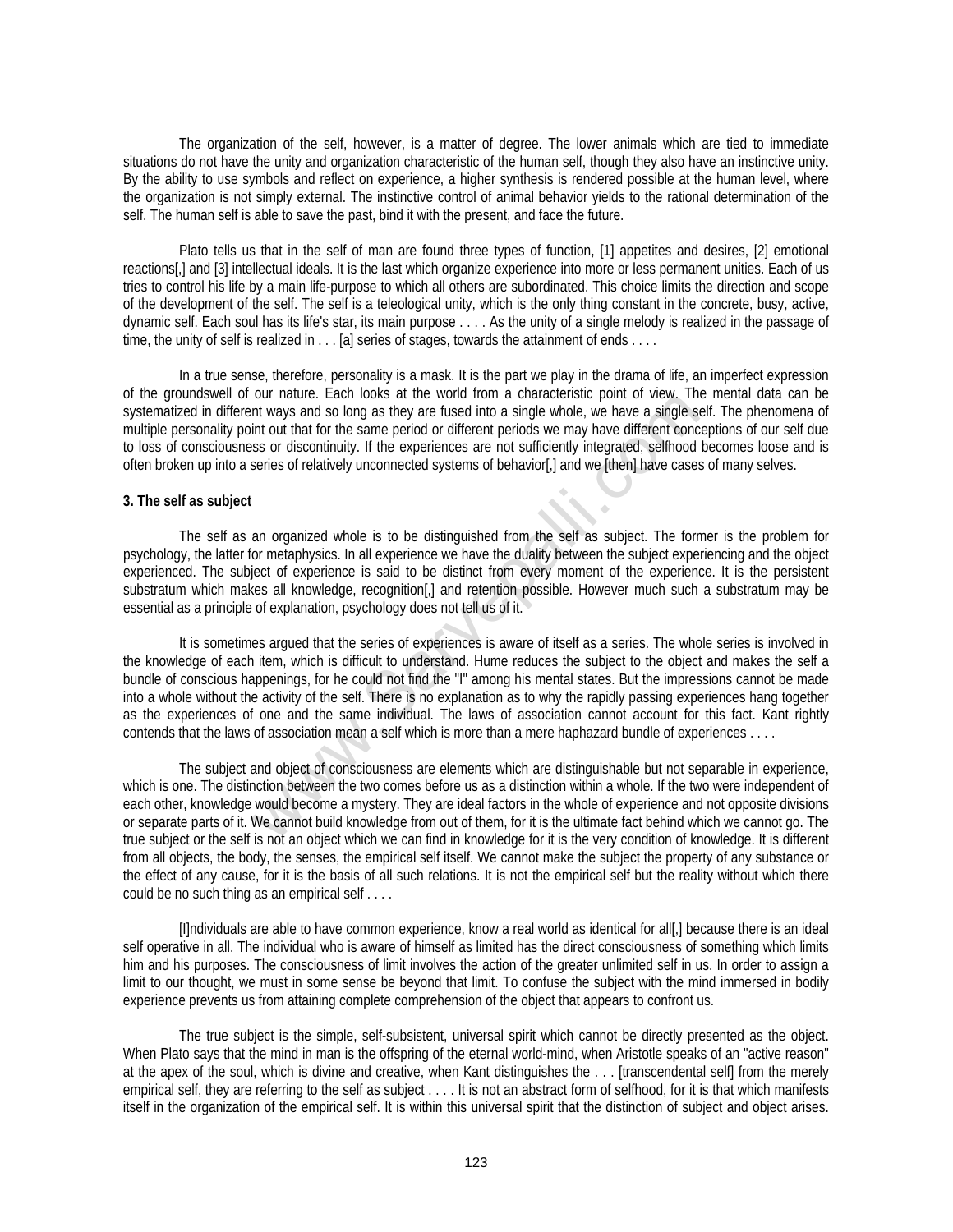While the empirical self is always correlated with a not-self, the universal self includes all and has nothing outside to limit it. The Hindu thinkers call it the *atman* as distinguished from the empirical self or the *jivatman* . . . .

#### **4. The self and the environment**

 The integral relationship between the organism and its environment which we found to be true of the subhuman grades of reality is also true of the human world. Human individuals are not unchanging substrata of change with accidental qualities and related to one another externally but are elements in an interrelated system. They are centers of experience or processes of becoming through a creative synthesis of their relations. They possess a certain relative independence though the general nature of the system conditions them all. Instead of being a self-contained individual, each empirical self is the expression or focusing of something beyond itself. The real whole or individual is that which includes persons and their environment[,] and these [are taken to] exist in themselves [only] by a process of abstraction. However self-conscious or selfdetermining, the human being is not absolutely individual. From the first his world is equally real with himself[,] and his interactions with it influence the growth of his individuality. The individual and the world co-exist and subsist together.

 At the biological level, there is no such thing as an individual center of life. The cells in an organism are unintelligible apart from the whole. Their life is centered in the life of the whole. While plants and animals lead "whole" lives harmoniously, human beings set up discords between themselves and their environment. The unity between the organism and the environment which is a striking point in the subhuman world becomes sundered in the human. While the human being belongs to a larger world which penetrates him at every pore and lives through his interactions with it, his selfconsciousness sets up a dualism which is untrue to fact and opposed to his whole nature. He forgets that his interests are not private to himself and believes himself to be distinct with his own form of individualism. While this strong sense of individuality is necessary for action, it is confused with individualism. He is in a state of unstable equilibrium. His conscience is the sign of a divided life. He is a flame of unrest full of uncertain seeking and disorder. So long as the individual suffers from separateness he is restive and homesick. He is always striving to get beyond his separateness. gical level, there is no such thing as an individual center of life. The cells<br>n the whole. Their life is centered in the life of the whole. While plants and anin<br>beings set up discords between themselves and their environ

 Human progress lies in an increasing awareness of the universal working in man. Through the exploring of nature, the striving after wisdom[,] and the seeking of God, the individual struggles to achieve a harmony between himself and his environment. He finds his goodness in what is more than himself. He realizes that his fragmentariness will be cured only if he is devoted to the whole. Fullness of life means service to the whole. So he strives after values, frames ideals[,] and struggles to build up a world of unity and harmony. He forms associations, develops common interests by organizing families, tribes, churches[,] and countries. Knowledge, art, morality[,] and religion are the devices employed by man to realize his destiny as a member of a spiritual fellowship, a kingdom in which each is in the whole and the whole is in some measure in each . . . .

 The peculiar privilege of the human self is that he can consciously join and work for the whole and embody in his own life the purpose of the whole. This embodiment differs vastly in degree from individual to individual. It is the source of the difference between superior and inferior souls. The two elements of selfhood, uniqueness (each-ness) and universality (allness) grow together until at last the most unique becomes the most universal. While every individual fulfills his real function in the whole and obtains value and dignity, no one individual is as wide as the whole itself. It is limited because it is only one individual element in what is much greater than itself . . . . Interaction . . . [between] individuals, knowledge of one another[,] and social relations with one another are possible because we all form parts of one system.

#### **5. Karma and freedom**

 The two pervasive features of all nature, connection with the past and creation of the future, are present in the human level. The connection with the past at the human stage is denoted by the word *Karma* in the Hindu systems. The human individual is a self-conscious, efficient portion of universal nature with his own uniqueness. His history stretching back to an indefinite period of time binds him with the physical and vital conditions of the world. Human life is an organic whole where each successive phase grows out of what has gone before. We are what we are on account of our affinity with the past. Human growth is an ordered one[,] and its orderedness is indicated by saying that it is governed by the law of Karma.

 Karma literally means action, deed. All acts produce their effects which are recorded both in the organism and the environment. Their physical effects may be short-lived but their moral effects (*samskara*) are worked into the character of the self. Every single thought, word[,] and deed enters into the living chain of causes which makes us what we are. Our life is not at the mercy of blind chance or capricious fate . . . . [This] conception is not peculiar to the Oriental creeds. The Christian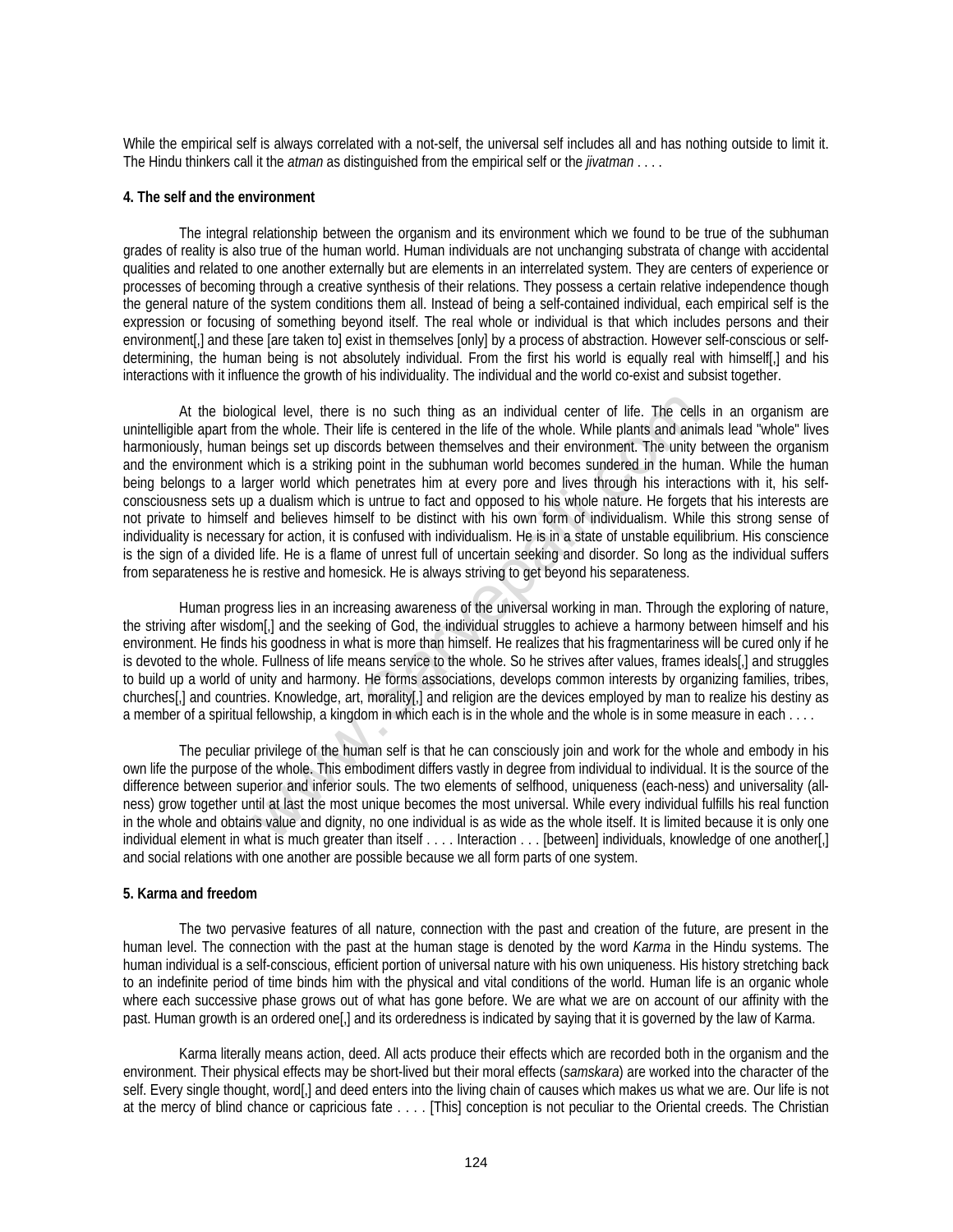Scriptures refer to it. "Be not deceived; God is not mocked: for whatsoever a man soweth, that shall he also reap" [Galatians 6:7]. Jesus is reported to have said on the Mount, "Judge not that ye be not judged, for with what judgment ye judge, ye shall be judged, and with what measure ye mete, it shall be measured to you again" [Matthew 7:1-2].

 Karma is not so much a principle of retribution as one of continuity. Good produces good, evil evil. Love increases our power of love, hatred our power of hatred. It emphasizes the great importance of right action. Man is continuously shaping his own self. The law of Karma is not to be confused with either a hedonistic or a juridical theory of rewards and punishments. The reward for virtue is not a life of pleasure nor is the punishment for sin pain. Pleasure and pain may govern the animal nature of man but not his human [nature]. Love which is a joy in itself suffers; hatred too often means a perverse kind of satisfaction. Good and evil are not to be confused with material well-being and physical suffering.

 All things in the world are at once causes and effects. They embody the energy of the past and exert energy on the future. Karma or connection with the past is not inconsistent with creative freedom. On the other hand it is implied by it. The law that links us with the past also asserts that it can be subjugated by our free action. Though the past may present obstacles, they must all yield to the creative power in man in proportion to its sincerity and insistence. The law of Karma says that each individual will get the return according to the energy he puts forth. The universe will respond to and implement the demands of the self. Nature will reply to the insistent call of spirit. "As is his desire, such is his purpose; as is his purpose, such is the action he performs; what action he performs, that he procures for himself" [*Brihadaranyaka Upanishad*, IV, 4, 5] . . . . There is nothing we cannot achieve if we want it enough. Subjection to spirit is the law of universal nature. The principle of Karma has thus two aspects, a retrospective and a prospective, continuity with the past and creative freedom of the self.

 The urge in nature which seeks not only to maintain itself at a particular level but advance to a higher becomes conscious in man who deliberately seeks after rules of life and principles of progress . . . . Human beings are the first among nature's children who can say "I" and consciously collaborate with the "father"[,] the power that controls and directs nature, in the fashioning of the world. They can substitute rational direction for the slow, dark, blundering growth of the subhuman world. We cannot deny the free action of human beings however much their origin may be veiled in darkness. The self has conative [striving] tendencies, impulses to change by its efforts . . . given conditions, inner and outer, and shape them to its own purpose. when the clear word in industry and instance the protein and interest the section, his suite pay the return according to the energy he puts forth. The universe will respondature will reply to the insistent call of spirit.

 The problem of human freedom is confused somewhat by the distinction between the self and the will. The will is only the self in its active side[,] and freedom of the will really means the freedom of the self. It is determination by the self.

 It is argued that self-determination is not really freedom. It makes little difference whether the self is moved from without or from within. A spinning top moved from within by a spring is as mechanical a top as one whipped into motion from without. The self may well be an animated automaton. A drunkard who takes to his glass habitually does so in obedience to an element in his nature. The habit has become a part of his self. If we analyze the contents of the self, many of them are traceable to the influence of the environment and the inheritance from the past. If the individual's view and character are the product of a long evolution, his actions which are the outcome of these cannot be free. The feeling of freedom may be an illusion of the self, which lives in each moment of the present, ignoring the determining past.

 In answer to these difficulties, it may be said that the self represents a form of relatedness or organization, closer and more intimate than that which is found in animal, plant[,] or atom. Self-determination means not determination by any fragment of the self's nature but by the whole of it. Unless the individual employs his whole nature, searches the different possibilities[,] and selects one which commends itself to his whole self, the act is not really free.

 Sheer necessity is not to be found in any aspect of nature; complete freedom is divine and possible only when the self becomes co-extensive with the whole. Human freedom is a matter of degree. We are most free when our whole self is active and not merely a fragment of it. We generally act according to our conventional or habitual self[,] and sometimes we sink to the level of our subnormal self.

 Freedom is not caprice, nor is Karma necessity. Human choice is not unmotived or uncaused. If our acts were irrelevant to our past, then there would be no moral responsibility or scope for improvement. Undetermined beginnings, upstart events[,] are impossible either in the physical or the human world. Free acts cannot negate continuity. They arise within the order of nature. Freedom is not caprice since we carry our past with us. The character, at any given point, is the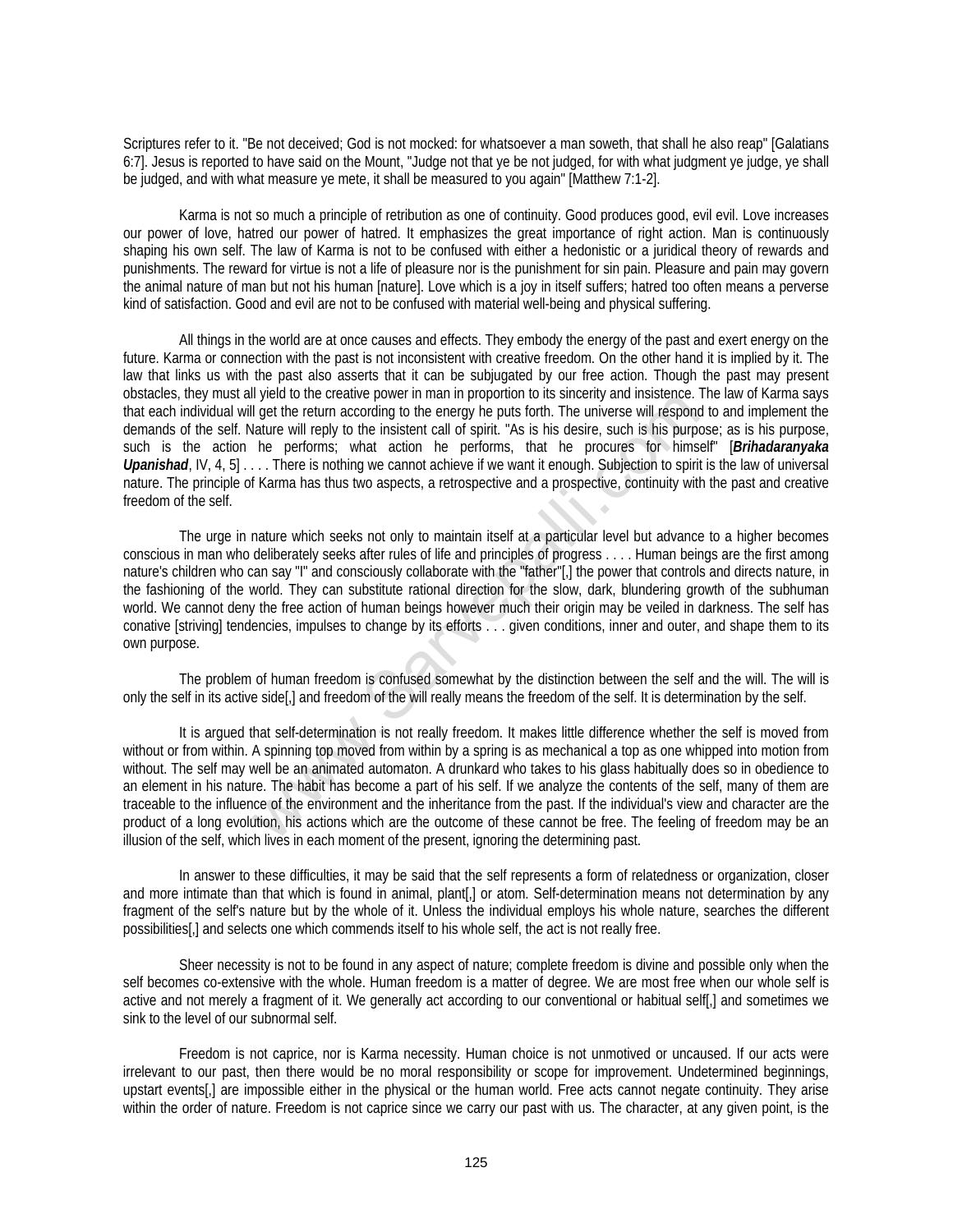condensation of our previous history. What we have been enters in[to] the "me" which is now active and choosing. The range of one's natural freedom of action is limited. No man has the universal field of possibilities for himself. The varied possibilities of our nature do not all get a chance and the cosmic has its influence in permitting the development of certain possibilities and closing down others.

 Again, freedom is dogged by automatism. When we make up our mind to do a thing, our mind is different from what it was before. When a possibility becomes an actuality, it assumes the character of necessity. The past can never be cancelled, though it may be utilized. Mere defiance of the given may mean disaster, though we can make a new life spring up from the past. Only the possible is the sphere of freedom. We have a good deal of present constraint and previous necessity in human life. But necessity is not to be mistaken for destiny, which we can neither defy nor delude.

 Though the self is not free from the bonds of determination, it can subjugate the past to a certain extent and turn it into a new course. Choice is the assertion of freedom over necessity by which it converts necessity to its own use and thus frees itself from it. "The human agent is free" [*Paniniya*, I, 4, 54]. He is not the plaything of fate or driftwood on the tide of uncontrolled events. He can actively mold the future instead of passively suffering the past. The past may become either an opportunity or an obstacle. Everything depends on what we make of it and not what it makes of us. Life is not bound to move in a specific direction. Life is a growth[,] and a growth is undetermined in a measure. Though the future is the sequel of the past, we cannot say what it will be. If there is no indetermination, then human consciousness is an unnecessary luxury.

 Our demand for freedom must reckon with a universe that is marked by order and regularity. Life is like a game of bridge. The cards in the game are given to us. We do not select them. They are traced to past Karma[;] but we are free to make any call as we think fit and lead any suit. Only we are limited by the rules of the game. We are more free when we start the game than later on when the game has developed and our choices become restricted. But till the very end there is always a choice. A good player will see possibilities which a bad one does not. The more skilled a player the more alternatives does he perceive. A good hand may be cut to pieces by unskillful play and the bad play need not be attributed to the frowns of fortune. Even though we may not like the way in which the cards are shuffled, we like the game and we want to play. Sometimes wind and tide may prove too strong for us and even the most noble may come down. The great souls find profound peace in the consciousness that the stately order of the world, now lovely and luminous, now dark and terrible, in which man finds his duty and destiny, cannot be subdued to known aims. It seems to have a purpose of its own of which we are ignorant. Misfortune is not fate but providence. e can actuvery into due unture instead of yassivery surreling the past. The past<br>Ecle. Everything depends on what we make of it and not what it makes of us. Lift<br>Life is a growth[] and a growth is undetermination, then hum

 The law of Karma does not support the doctrine of predestination. There are some who believe that only the predestination of certain souls to destruction is consistent with divine sovereignty. God has a perfect right to deal with his creatures even as a potter does with his clay. St Paul speaks of "vessels of wrath fitted to destruction" [Romans 9:22]. Life eternal is a gracious gift of God. Such a view of divine sovereignty is unethical. God's love is manifested in and through law.

 In our relations with human failures, belief in Karma inclines us to take a sympathetic attitude and develop reverence before the mystery of misfortune. The more understanding we are, the less do we pride ourselves on our superiority. Faith in Karma induces in us the mood of true justice or charity which is the essence of spirituality. We realize how infinitely helpless and frail human beings are. When we look at the warped lives of the poor, we see how much the law of Karma is true. If they are lazy and criminal, let us ask what chance they had of choosing to be different. They are more unfortunate than wicked.

 Again, failures are due not so much to "sin" as to errors which lead us to our doom. In Greek tragedy man is held individually less responsible and circumstances or the decisions of Moira [Fate] more so. The tale of Oedipus Rex tells us how he could not avoid his fate to kill his father and marry his mother, in spite of his best efforts. The parting of Hector and Andromache in Homer is another illustration. In Shakespeare again, we see the artist leading on his characters to their destined ends by what seems a very natural development of their foibles, criminal folly in Lear or personal ambition in Macbeth. The artist shows us these souls in pain. Hamlet's reason is puzzled, his will confounded. He looks at life and at death and wonders which is worse. Goaded by personal ambition, Macbeth makes a mess of it all. Othello kills his wife and kills himself because a jealous villain shows him a handkerchief.

 When these noble souls crash battling with adverse forces we feel with them and for them; for it might happen to any of us. We are not free from the weaknesses that broke them, whatever we call them, stupidity, disorder, vacillation[,] or, if you please, insane ambition and self-seeking. Today the evil stars of the Greek tragedians are replaced by the almighty laws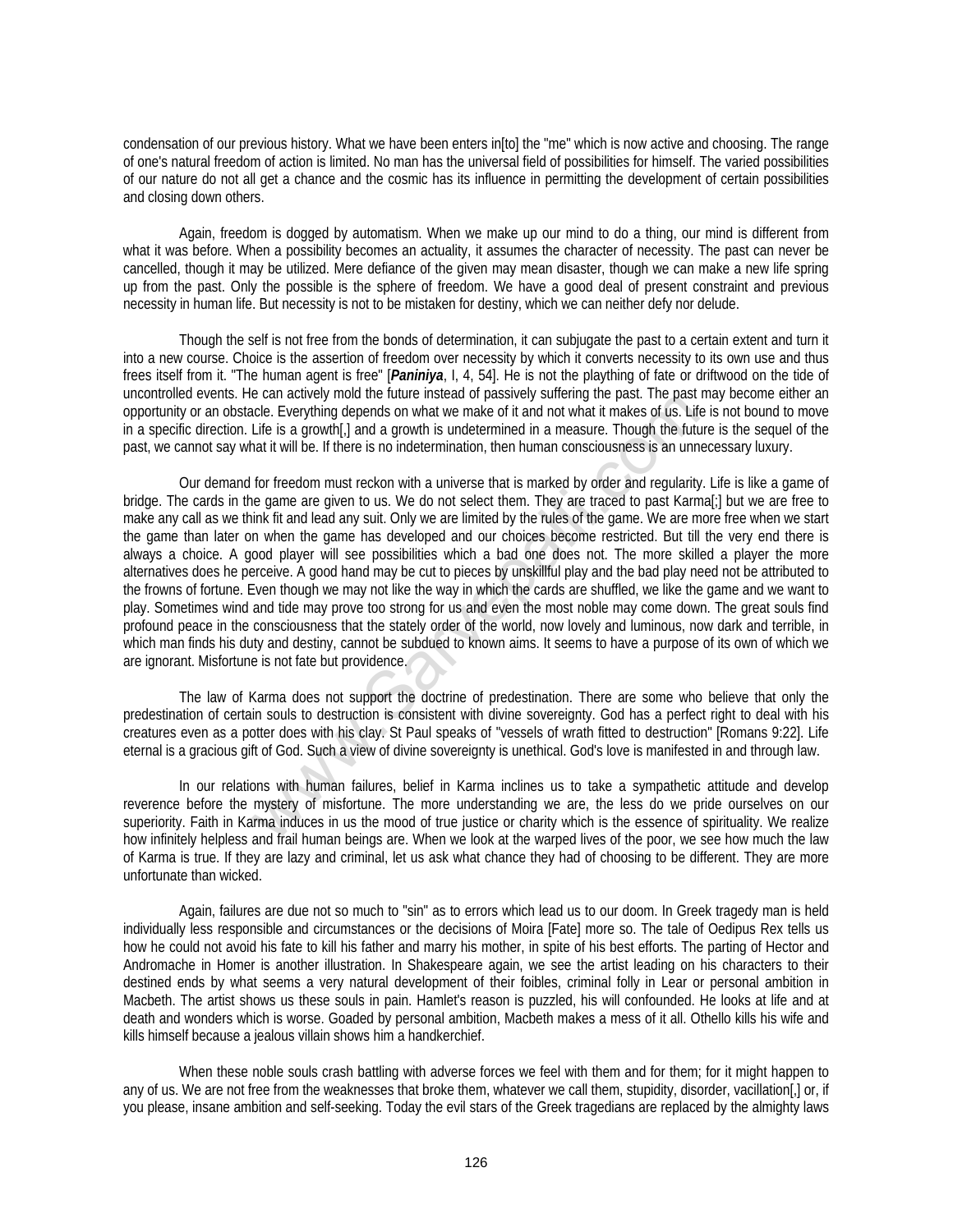of economics. Thousands of young men the world over are breaking their heads in vain against the iron walls of society like trapped birds in cages. We see in them the essence of all tragedy, something noble breaking down, something sublime falling with a crash. We can only bow our heads in the presence of those broken beneath the burden of their destiny.

 The capacity of the human soul for suffering and isolation is immense. Take the poor creatures whom the world passes by as the lowly and the lost. If only we had known what they passed through, we would have been glad of their company. It is utterly wrong to think that misfortune comes only to those who deserve it. The world is a whole and we are members one of another, and we must suffer one for another. In Christianity, it needed a divine soul to reveal how much grace there is in suffering. To bear pain, to endure suffering, is the quality of the strong in spirit. It adds to the spiritual resources of humanity.

#### **6. Future life**

<span id="page-14-0"></span> $\overline{a}$ 

 Though the most influential philosophies and religions have been vague if not reticent on the question of life after death, some of our modern cults make one believe that the future of the self is lit as by the footlights of a theatre. Everything seems to be clear. The depths are charted. Hell hath no secret terrors nor heaven any unpainted joys. The problem of life after death has no interest for those who believe that it is a fact divinely revealed to us as well as for those who affirm that there is nothing in us apart from the body. The crude theory of materialism which denies future life is inconsistent with the emergent view of self. If the self is not produced by the body, it need not be ended when the body is destroyed.

 Difficulties arise when we try to define the nature of the future life . . . . 1 In the *Timaeus* Plato argues that since God cannot wish to destroy his own work and since nothing else can destroy it, the souls which are made by God in his own image cannot be destroyed, though the process by which man achieves his end of likeness to God may be an endless one.

 Professor J. Estlin Carpenter writes: "The Buddhist scheme proclaims the ultimate salvation of all beings. Christianity in its most widespread historic forms still condemns an uncounted number to endless torment and unceasing sin." The teaching concerning ultimate damnation is continuous and widespread in the history of the Christian Church, though universalist emphasis is to be met with in Origen [c. 185-254] and the Christian Platonists. Origen held that indeed all will be saved, including the Arch-Enemy of God. The Roman Catholic Church is bound to the idea of Hell by the Council of Trent. We may cut out the harsher sayings of Jesus as unauthentic. The punishment of Dives [Luke 16:19-31] may be interpreted as remedial. The weeping and gnashing of teeth in the parable of the drag-net [Matthew 13:47] as well as the assertion that the sin against the Holy Spirit will not be forgiven "neither in this world not in that to come" [Matthew 12:30-32] may be dismissed as eschatological exaggerations. And yet there seems to be an inconvenient amount of undisputed teaching that became exaggerated in the hands of the Apocalyptists. If we are unwilling to cut off the offending hand or foot, Gehenna is the only place for us [see Matthew 5:29-30]. In the story of the Celestial Banquet [Luke 14:16-24] as well as that of the Sheep and the Goats [Matthew 25:31-46] utter rejection is set forth as a real possibility. e depths are one entere trat the thure of the sear [i](#page-14-0)s in as by the looting intera[c](#page-14-0)t that the transministrical and saved. Hell halth no secret terrors nor heaven any unpainted jorders for those who believe that it is a fact

 But the modern mind cannot accept the idea of endless punishment which leads to no improvement. Even the man of ill-will will eventually be enlightened and saved. We need not believe that such a doctrine dulls the fine edge of moral effort. Some authority for a universalist view may be found in the riper sayings of Jesus. The infinite value of every individual soul to God as Father is an assurance that he will not suffer the loss in death of any of his children. On the eve of the Crucifixion, Jesus is reported to have said: "I am the good shepherd. The good shepherd lays down his life so that not one of the sheep might be lost" [see John 10:1-21]. God's patience is not likely to be exhausted in the short span of a single life. If every soul is precious to God, universal salvation is a certainty. If some souls are lost, God's omnipotence [and omnibenevolence?] becomes problematical . . . .

<sup>1</sup>All of section 7 on "Personal immortality" and a portion of section 8 on "Conditional immortality" are omitted at this point.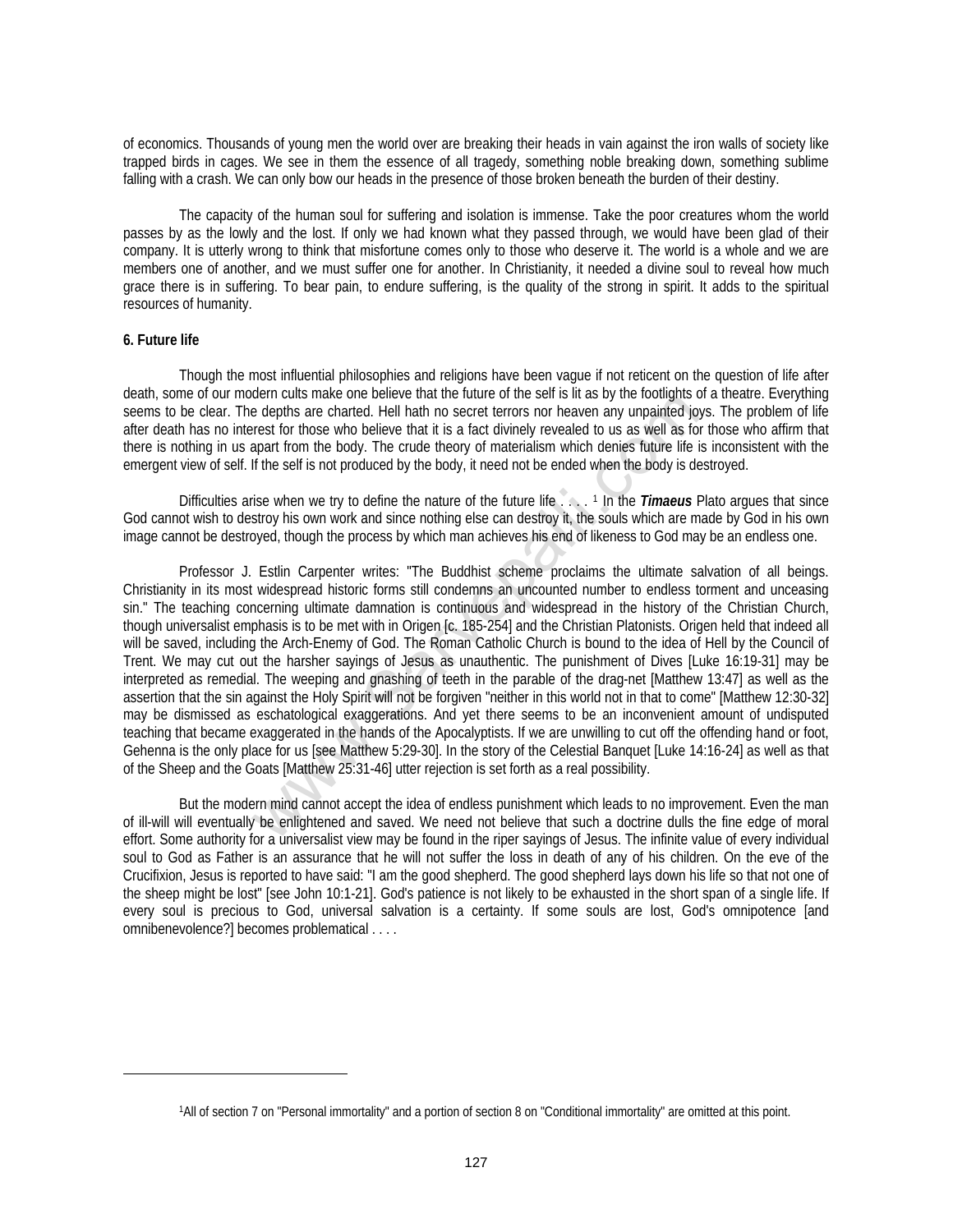#### **9. Rebirth**

 $\overline{a}$ 

The doctrine of rebirth has had a long and influential history  $\dots$  [1](#page-15-0) [Furthermore, the] emergent view of the self makes the hypothesis of rebirth a reasonable one. Throughout nature life is preserved and continued through incessant renewal. Life is a perpetual going on, never resting, always straining forward for something that has not been but should be. While at the zoological level the perpetuation of the species is the end, at the human level development of unique individuality seems to be the end in view. The self of man is not an abstract quality or essence which remains the same for all time. It is a living experience of which duration is an intrinsic characteristic. If everything else in nature arises from something continuous with it and passes into something also continuous with it, the self need not be an exception to the general scheme. "Like corn the mortal grows; like corn is born again" [*Katha Upanishad*, I, 1, 6]. The way of nature is continuity within a certain general pattern. If the general plan of consecutiveness is not to be violated . . . , human selves must continue after death: They carry on past threads, weave out something in the present[,] and prepare for the future.

 Continuity here cannot be of the same type as in the subhuman stages; for the organization and control the self possesses are of a unique character. The unity in the subhuman world is looser than in the human. While a wall is broken up, its units of bricks may remain intact. But if a self is destroyed, its elements of thoughts, emotions[,] and volitions are also destroyed. The form and the matter, the pattern and the material[,] are so closely knit that if there is a drastic separation, the self is destroyed. The continuance of the self is not, therefore, of the same type as the continuance of . . . other organisms.

 The self aims at fulfillment of function or development of individuality. It can grow indefinitely in depth, richness[,] and comprehensiveness. We cannot in one life exercise all the powers we possess or exhaust all the values we strain after. The capacity of the self for endless improvement . . . and the pervasive facts of continuance point to a future where the self's "withheld completions" obtain a chance . . . . [B]roken lives that require to be renewed are the forces that integrate creation . . . . [S]uccessive lives are a closely connected sequence where the acts of one life determine the basis and opportunities of the next. There are no blind rushes to the goal. The children of a God in whose eyes a thousand years are as a day need not be disheartened if the goal of perfection is not attained in one life. The individual has appeared and disappeared times without number . . . in the long past and will continue to be dissolved and reformed through unimaginable centuries to come . . . .

 It is an admitted principle of science that if we see a certain stage of development in time, we may infer a past to it. It is not true that we "brought nothing into this world" [1 Timothy 6:7]. The self enters this life with a certain nature and inheritance. We commonly speak of talents that are inherited, an eye for beauty, a taste for music, which are not common qualities of the species but individual variations. So the self must have had a past history here and elsewhere. We cannot believe that the rise of self with a definite nature is simply fortuitous. [J.E.] McTaggart [1866-1925] refers to certain facts which are not explicable on any other hypothesis than that of pre-existence. "Two people who have seen but little of each other are often drawn together by a force equal to that which is generated in other cases by years of mutual trust and mutual assistance." The capriciousness of sex desire is not the whole explanation of love at first sight. Again, characteristics which we have to acquire through toil and effort others seem to possess as natural gifts. Infant prodigies are fairly familiar in the East. In the West also we meet with them now and then. When Yehudi Menuhin, as a twelve-year-old violinist, amazed music critics at the Albert Hall by the fully adult nature of his technique and, above all, of his interpretation, when the Belgian baby, André Lenoir, multiplied in a flash any five figure number with any other five figure number and performed prodigies of mathematics before the astounded professors of Brussels, may not these be traced to faculties acquired in earlier lives? que character. I we unity in the solutional would is loosed informinal the main intert. The unity in the main intert the pattern and the material[] are so closely knit that if there is a continuance of the self is not, the

 If we do not admit pre-existence, we must say that the soul is created at the birth of the body. Such a view makes all education and experience superfluous. If the soul is said to be created with a definite nature, it is difficult to understand why such varied natures should be imposed on . . . souls. Our fates seem to be due to caprice and cruelty. God, if not nature, places us in different circumstances and then judges us as if we were responsible for our lots. It must be a strangely

<span id="page-15-0"></span><sup>1</sup>Radhakrishnan points out that the doctrine of rebirth was maintained in such ancient religions as Orphism, Sufism, Kabbala, Gnosticism, Manicheanism, and Druidism. The doctrine was also adopted by such thinkers as Pythagoras, Empedocles (490-430 BC), Plato, Philo Judaeus (30 BC-50 AD), Plotinus (205-270), Origen, Giordano Bruno (1548-1600), G.E. Lessing (1729-1781), Johann Gottfried von Herder (1744-1803), and others.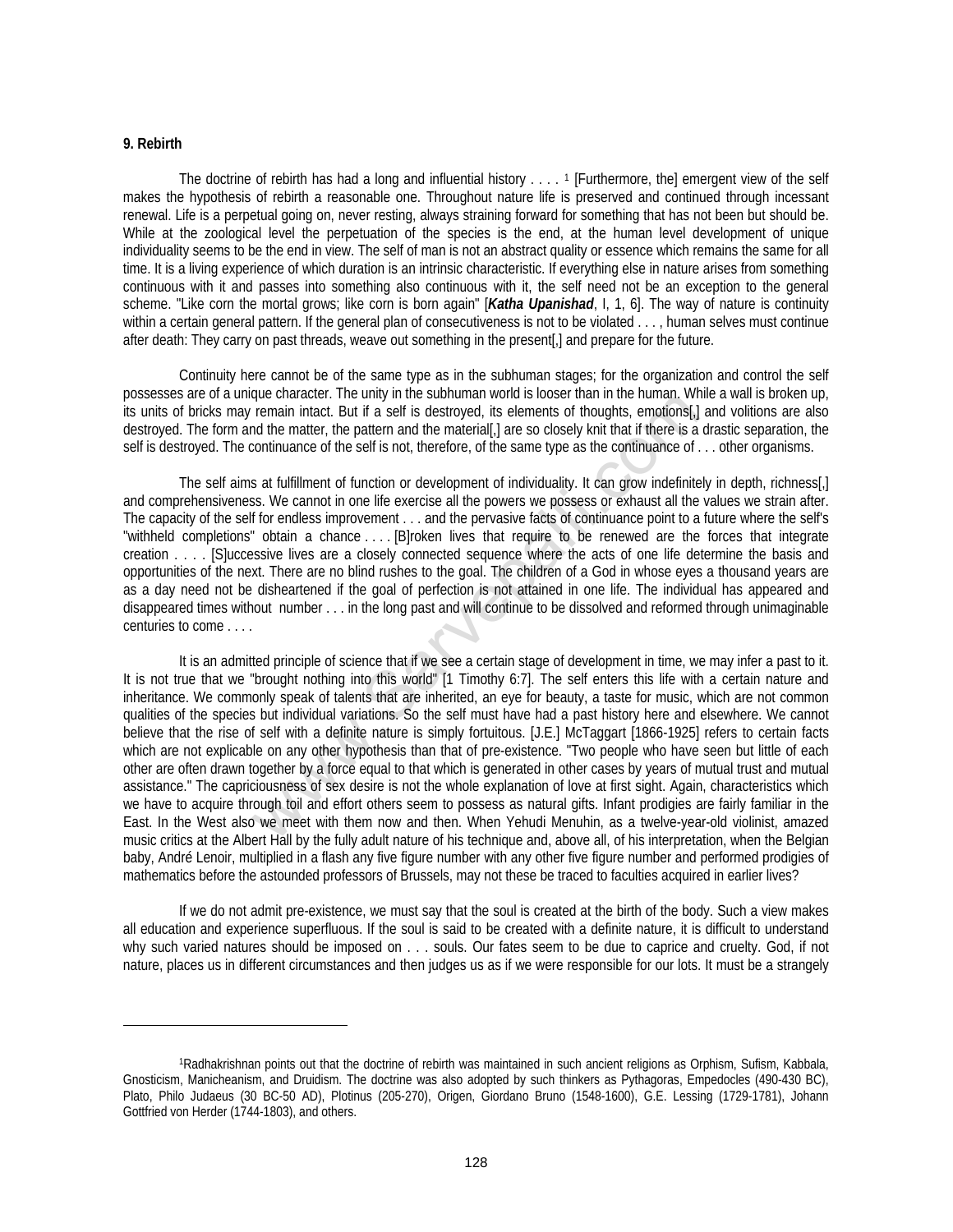whimsical deity who enjoys our adventures. He endows Jesus and Judas with different "complexes" and then complains that while Jesus succeeds in striving for heaven, Judas fails. Judgment seems to be utterly wrong when caprice is king . . . .

 Death is not a unique event in our progress. It is part of a continually recurring rhythm of nature, marking a crisis in the history of the individual. It is the moment when the self assumes a new set of conditions.

 The question is whether the death of the body does not mean an essential change in the nature of the self. Though the self-conscious mind may have developed out of simpler forms of biological process, it achieves gradually a degree of independence and is able to react on the body with an increased degree of freedom. The life of the human self does not center in the body, though it uses the latter for the promotion of its purpose. "It is the body which dies when left by the self; the self does not die" [*Chandogya Upanishad*, VI, 2, 3].

 The death of the physical body does not mean dissipation of the self. If the self wakes up after [a] dreamless sleep and feels its continuity with the self that went to sleep, death need not mean discontinuity. If it is argued that the self has its materials through its connection with a body and when it ceases the contents of the self will disappear, we may say that the self is dependent on the body for its material only so long as it is connected with it. But an empirical conjunction is not a metaphysical necessity. If we require brains to think when we are embodied, it does not follow that we require brains to think even when we are disembodied.

 The instrumental theory that the self is an entity distinct from the body which it uses as an instrument cannot account for the observed dependence of mental states on bodily disturbances. An injury to the body affects not only the manifestations of the self but the self itself. There are cases where men's characters are changed by bodily injuries. We cannot say that the character remains unchanged while only the behavior changes. The self is a complex of mind-body, however much the mind may be superior to the body. So, it is said, that the death of the gross body does not mean a complete destruction of all physical connection. The Hindus believe in the vehicle of self, a body which differs from the present gross one though not completely discontinuous with it.

 In other words, there is an organic relationship between the self and its body. The ancient theory of a finer ethereal body seems to receive some support from . . . psychical research. Even when due allowance is made for fraud, error[,] and chance coincidences, there is enough evidence to justify the belief that apparitions are due to the action of the dead persons whose bodies they represent.

 If there is a close bond between the self and the body, then we cannot say that any self can inhabit any body. If the contents and conditions of . . . self-existence must be similar to those which obtain here, rebirth in the form of animals or angels becomes an extravagance . . . . [L]ife after death cannot be completely different from the present one. Death cannot alter so profoundly the life of the self. No human being can take birth in a body foreign to its evolved characteristics. It is possible for man to degenerate into a savage being but he is still a man. If retrogression is referred to, then it is spread over long ages. While it is theoretically possible that the life process which has now reached the human level may so operate as to sink into the animal, from which it may again spring forward on a different line of evolution altogether or continue to sink below the animal world, we are not concerned with such speculative possibilities. While we need not dogmatically deny the possibility of reversion to animal births, we are now concerned with the normal changes which are within a type. It is possible that rebirth in animal form is a figure of speech for rebirth with animal qualities. Dimeted to increase the content in ceases the collection with a body of its material only so long as it is connected with it. But an empiric<br>I. If we require brains to think when we are embodied, it does not follow that we

 The juridical theory associated in the popular mind with the doctrine of Karma is responsible for this mistaken view of rebirth in the form of animals, as also for the notions of heaven and hell as places of resort where we receive our rewards or punishments. It is not, however, a fair representation of the Hindu view, though much popular support can be produced for it. The theory of Samsara is quite inconsistent with any permanent abodes of bliss or suffering.

 The human instinct for justice naturally associates the thought of suffering and pain with vice and wickedness. Suffering is the shadow thrown by the power of evil . . . . We find in many systems ideas of the moral government of the world confused with those of retribution[,] and it is not surprising that belief in the systematic distribution of rewards and punishments after death for the deeds done in this life was current in India and assumed crude and questionable forms. The Hindu thinkers, however, who accept the view of Karma equate it with the will of God. God is in man and his law is organic to man's nature. God is the universal background providing scope and expression for the different possibilities[,] but the actualization of them depends on the will of man. Heaven and hell are states of the self and not places of resort. Even the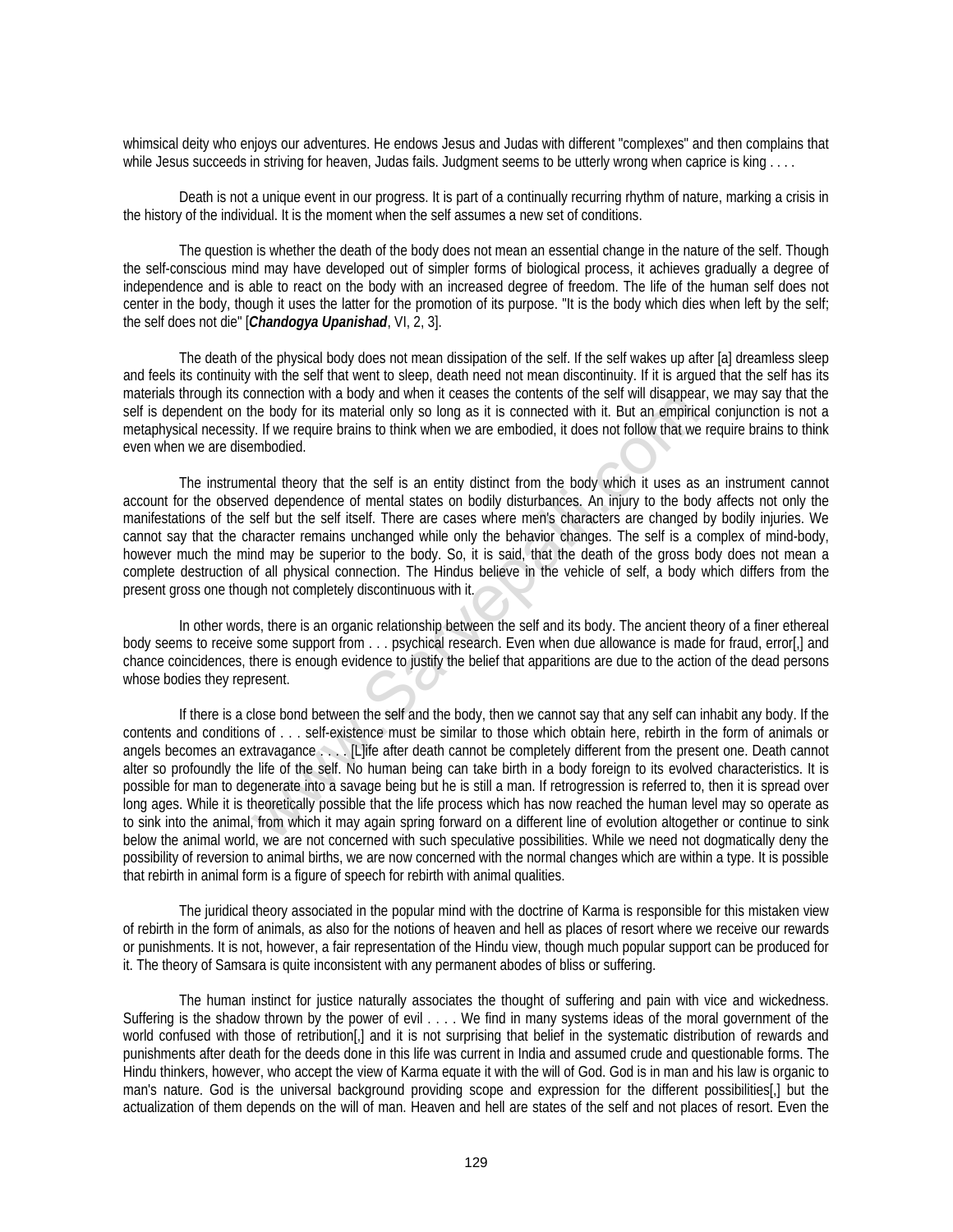most ghastly inferno comes to an end one day. An eternity of torment is inconsistent with a God of love. Virtue is heaven, self-sufficiency and health of the soul, and vice hell, suffering and disease of the soul. Goodness is its own reward and evildoing carries its own penalty with it. It is not a question of the expediency or profitableness of virtue.

 How does the self find a new home after death? The mechanism of rebirth is difficult to know, if not impossible to conceive. But simply because we do not understand the process we cannot deny the facts. We know that mental qualities are transmitted from parents to offspring but we do not know how. While the parents may be regarded as producing new bodies, they do not produce new selves. Again, it is held that the self is not altogether discarnate. It is invested in a finer vehicle, the subtle body (*sukshma sarira*) when it leaves the gross one. The necessary physical basis is secured by the subtle body. The *linga-sarira* or subtle body which is said to accompany one throughout one's empirical existence is the form on which the physical body is molded. It is this which assumes the body necessary for its efficiency at its next birth by attracting physical elements to itself.

 At physical death, only the gross, outer form perishes. The rest of the self is not disturbed. Rebirth is only the renewal of the instrument through which the self works. The self is not at each birth a new entity but a continuous process. A transition is conceived from one situation to another at physical death. "As a man might cross a ditch by swinging himself as he hangs to a rope from a tree on this bank, so does mind (*vijñana*) at death proceed onward in causal relation to objects and so on" [*Visuddhimagga*]. There is such a thing as psychic gravitation by which souls find their level, that is, their proper environment. Birth is incarnation of the psyche and death disincarnation of it. When the machinery we use becomes useless, it is scrapped and another set up in its place . . . .

 The theory of rebirth is said to be inconsistent with the principle of heredity. The child seems to be a product of the parents whom it resembles in body and mind. It is unnecessary to assume that it comes from another life. If parents really make the child, heredity will be the universal law. This difficulty will hold for every theory except that of materialism. If the soul is "created" by God, there is no reason why it should be like the parents. If God first fixes upon the character of the self and then selects the physical basis by choosing the parents, the theory seems to be far-fetched and is open to other criticisms. It is simpler to hold that the self seeking for rebirth obtains embodiment in the frame offering the necessary conditions. The physical body derived from the parents according to the laws of heredity is appropriated by the conscious self. If this theory is not acceptable, much less is the other view which holds that a sort of supernatural essence is thrust into the bodily context at the appropriate moment. The self selects the frame which fits it even as we pick the hat which suits the shape of our head. We are reborn in families where the qualities we possess and seek to embody are well developed. Even as the determining factor is the shape of the head and not the size of the hat, so also in rebirth the deciding factor is the nature of the self and not the parents of the body. The soul draws around it the forces necessary for its proper embodiment. It is therefore natural that the child should be like the parents. Entimation of the psylval death and the station and alternation on estimation of the station of the station of the station of the proceed onward in car<br>anaggal. There is such a thing as psychic gravitation by which souls f

 As a matter of fact all children are not like their parents. They manifest qualities which are not possessed by a long line of ancestors[,] and it is no answer to say that some remote ancestor might have had them.

 The view of the correlativity of self and body suggests the presumption that the life hereafter is akin to the life on earth and is subject to the law of change. Future life is not one deathless existence but a process marked by periodic mortality of the body. So long as the self is growing, periodic death is also a fact . . . .

 Religious conceptions of heaven and hell suggest a deathless life after this. If heaven is a state where perfection prevails and improvement and progress are impossible, even the noblest of us are not in a fit condition to enter heaven. While the best of us are not quite prepared for the sudden splendor of bliss, the worst of us are not so bad as to be cast aside into eternal doom. Eternal states after death are improbable. The process of gradual improvement must go on after the death of our present bodies and it is reasonable to assume that this life is followed by others like it, each separate[d] from its predecessor and successor by death and rebirth . . . . At any rate when we come to the state of hell, it is absolutely necessary to assume that there is an end to it, unless God wants to play the devil. None of us is so completely dead to the divine in us as to deserve eternal hell. Whatever we may think about the compatibility of death with absolute perfection, it is certainly compatible with absolute imperfection. Life after death is continuous with our present existence . . . .

 The theory of a soul without a past but with a future is not easy of acceptance. If the soul is created by the birth of the body, then the death of the body destroys it. Tertullian [c. 160-230], who holds that "soul is nothing if not body," believes that the soul dies with the body and the two are raised again by miracle. If we disallow miracles, then there is no necessity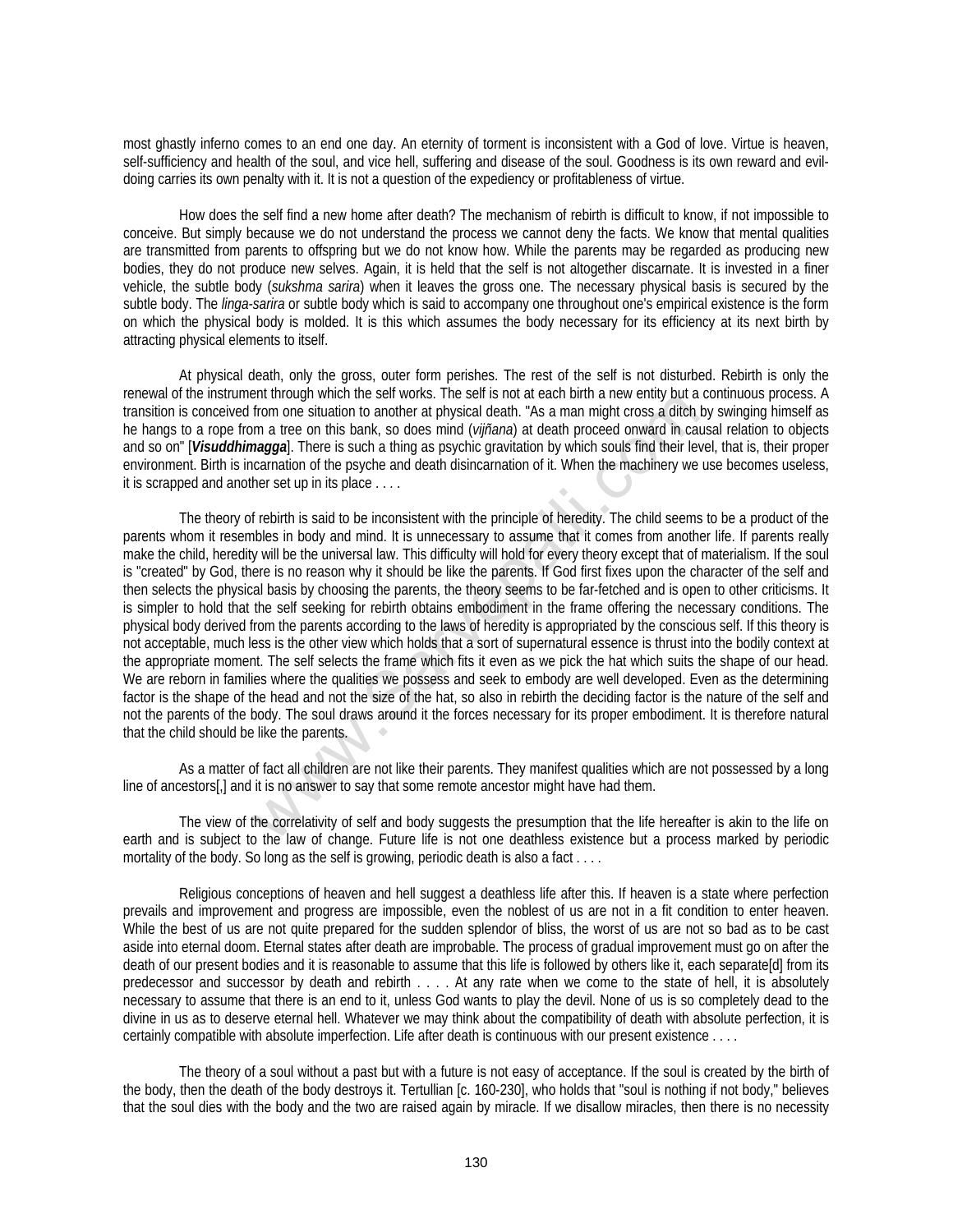why a created being should endure for all time. If the soul has a beginning, it must have an end. It is difficult to admit that a being which begins to exist at a certain definite point of time is immortal in the future like a string with only one end. It is contended that human souls, when once they are produced, happen to be of value not only in themselves but also to the universe. Their destruction will be inconsistent with the goodness of the universe. But "goodness" does not mean exclusion of all evil. In that case the meaningless misery and the pointless suffering which life so often brings with it are enough to damn it. If goodness is not inconsistent with the existence of certain evils, then the destruction of human souls need not be inconsistent with the goodness of the universe . . . .

 A common objection to the hypothesis of rebirth is the lack of memory of the past. If I am not able to own the past and profit by it, future life seems to be meaningless. Rebirth of an individual without a memory of his previous life would mean the annihilation of the past person and the creation of a second with a similar character. An unbroken conscious experience in a durational sequence constitutes the meaning and value of future life.

 A little examination tells us that this objection cannot be seriously pressed. If the theory of rebirth is well grounded otherwise, the question of lapse of memory does not touch it. Memory may be necessary for a retributive theory of the universe but not for moral continuity. Death may destroy memory of our deeds but not their effects on us. The metaphysical question of the continuity of the self is not in any way affected by the discontinuity of memory. The nature of each individual is molded by the experiences of the past. Every state is conditioned by the prior and leads on to another. Simply because we do not have a memory of the early phases of our life or of our existence in the mother's body, we do not deny them. Even in this life we forget a great deal.

 The purpose of memory is to enable us to grow wiser by experience, and virtuous by effort. Wisdom and virtue are not acquired by the storing of facts in memory but only by the training of the mind and will. The facts we learn and the acts we do may be forgotten but the cultivated mind and the fashioned will remain. Culture is that which remains when we forget everything that we learn, even as character is what remains when we forget all the deeds we did. What matters is the experience, not what we do, but how we do it. The knowledge we acquire and the possessions we gain may not remain with us, but the patience and the care we develop in acquiring them will stick to us. The hours spent in idleness or suffering are more fruitful for the growth of the soul than the waste of time in ambitious self-seeking. The *Upanishad* says that when self leaves the body its "knowledge, work[,] and experience (*purvaprajña*) accompany it" [*Brihadaranyaka Upanishad*, IV, 2, 1]. Hegel tells us that at death we have a "collapse into immediacy." All our experiences consolidate themselves in giving a twist to ourself, a bias to our mind, and it is this we carry across. It remains with us though we have no memory of how we acquired it. To aligne to intentiony dues not usual it. "wellingy ling be releass on you are to the sample of the self is not in any way affected by the discontinuity of memory. The nation of the early phases of our life or of our exis

 If the present life is valuable without any memory of its past[,] a future life need not be less valuable simply because it has no memory of its past. Besides, if we did not lose memory, it might turn out a positive nuisance. Our relations with our fellow-men are sufficiently complex without adding to them reminiscences of past lives. Again, things may be in the self though not in consciousness. Our past experiences even in this life when they are forgotten leave their traces in the mind. Consciousness is confined to mental processes of which the subject becomes aware in normal introspection. The "unconscious" mind includes the relations with the world of which the subject is not normally conscious. Yet the individual lives not by his consciousness alone but by his whole mind, whose contents sometimes become accessible to introspection. Socrates is reported in the *Meno* as eliciting from a slave boy by a series of appropriate questions a geometrical theorem of which the boy had no previous conscious knowledge. There is an ancient tradition in India that one can remember one's past lives by means of "the constant study of the scriptures, by purification, by austerity, by the love of all creation" [*Manu Shastra*, IV, 148].

 Future life depends on a great many other conditions; for the self at any stage expresses the cosmic situation also. It is obvious that rebirth is not an eternal recurrence leading nowhere but is a movement with a meaning. It is not a mere rediscovery of the status which we have and always had. It is a genuine growth into personality and character from the humblest beginnings in the subhuman world. It recognizes that the values won and character achieved are conserved as mind and purpose which accompany us even through death. The future depends on what we make of this plastic raw material which receives determination by our free choice. Our life is not a puppet show but a real growth.

 The human soul represents an order of reality different from that of atoms, plants[,] and animals. It is a more complex organization with its own specific nature. It is more intimately bound up with its environment. It has the two features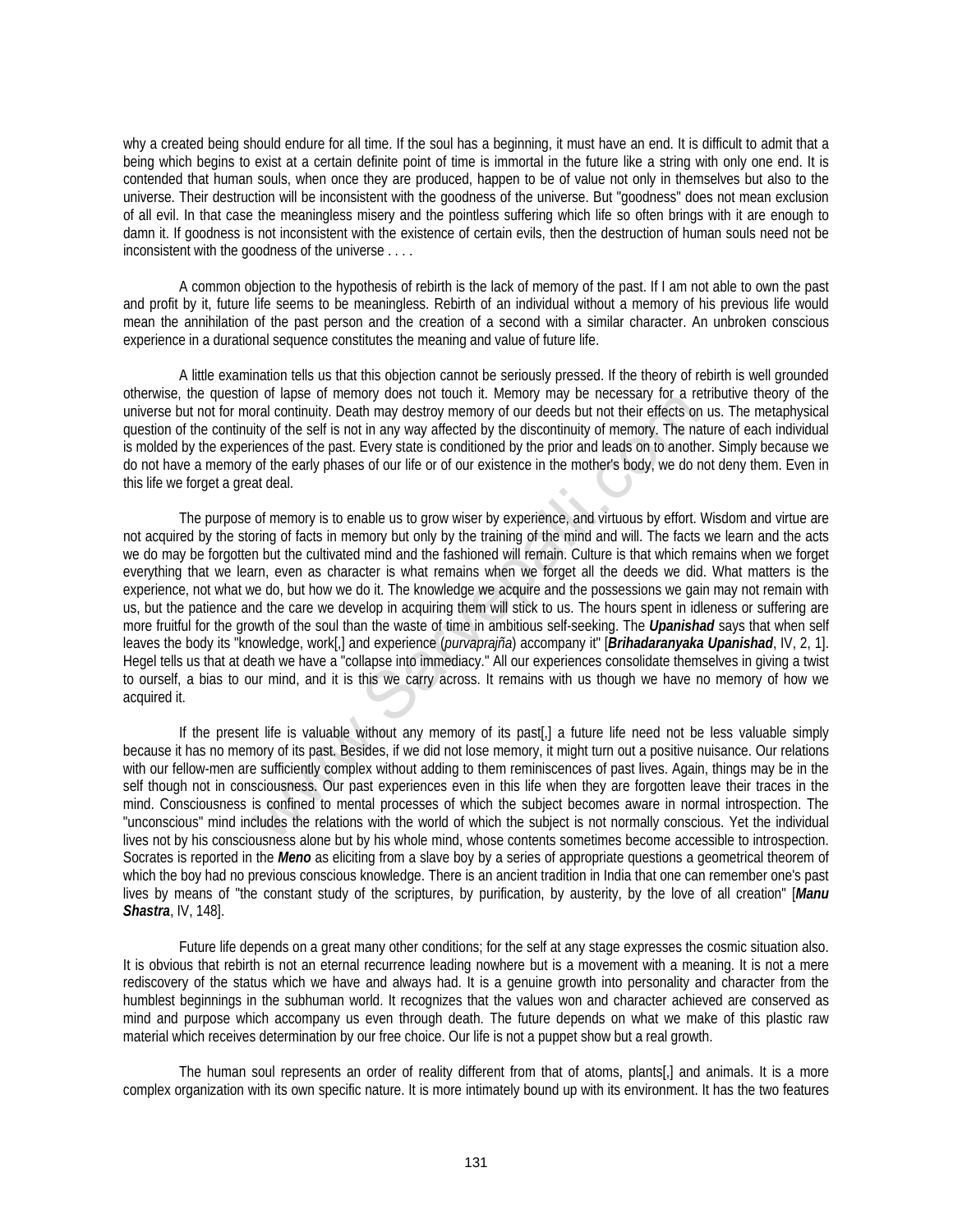of continuity with the past (karma) and creative advance into the future (freedom). It is as incomplete as any other organism and so perpetually moves on . . . .

#### **10. Spirit**

 Besides consciousness in the animal world (perception and action), and self-consciousness in the human (intelligence and will), we have spiritual consciousness or super-consciousness, a level of experience at which new aspects of reality reveal themselves. While in the first case we have a psychological unity between the animal and the environment, in the second we have a logical unity[,] and in the third a spiritual unity. At the spiritual level, the individual becomes aware of the substance of spirit, not as an object of intellectual cognition but as an awareness in which the subject becomes its own object, in which the timeless and the spaceless is aware of itself as the basis and reality of all experience. The spirit which is inclusive of both self and object is self-subsistent and self-consistent. Nothing in our experience can be said to be real or individual without qualification except spirit. There is nothing within it to divide it, nothing outside to limit it. It alone satisfies our total desire and whole intelligence. It is all that there is, all being and all value.

 Many of us may not be made the mystic way[,] and spiritual experience may not interest us. But it cannot be said that what our minds fail to grasp is unthinkable and what does not interest us is unreal. Supposing we shut our eyes to spiritual experience, it does not cease to be the truth. Though we may not understand, with all our efforts, Einstein's [theory of] relativity, conscious ignorance or inability should not become unbelief.

 It is because the universal spirit, which is higher than the self-conscious individual, is present and operative in selfconscious mind that the latter is dissatisfied with any finite form it may assume. When self-consciousness knows itself to be finite and limited, it is a greater-than-self that judges that which is less than itself in its wholeness. The reality of universal spirit is not an uncriticized intuition or a postulate of philosophy but the obvious implication of our daily life. At the human level the secret tendency of man's nature to be a superman is found at work. The destiny of man is to manifest this secret aspiration. While for the self-conscious individual, religion is only faith in values, for the spiritual being it is vital contact with reality which is the source of all values. So long as . . . human consciousness is on the pathway to reality, the spirit is an other to it. It is remote, like Plato's "Idea" of another world[,] apparent to our eyes only as a shadow on a wall, but to one who has risen to the level of spirit, it is of the world, present here and now. The awakened man draws back from his mind, life[,] and body and all else that is not his true being and knows himself to be one with the eternal spirit which is the soul of all phenomena. Spirit is something essentially and purely inward to be known only from within, and yet when it is known it leaves nothing outside. In the language of religion, spirit is God, the ultimate reality which is one and all-comprehensive. The spiritualized man is a new genus of man exhibiting a new quality of life. His self becomes as wide as the world itself, as he feels that the one spirit is present in all minds, lives[,] and bodies. The supermen, the masters of life, enter into conscious possession of this truth and act from it. They represent the eternal norms of humanity. They are the saved souls. may not be made the mystic way[,] and spiritual experience may not interest us<br>ail to grasp is unthinkable and what does not interest us is unreal. Supposing<br>does not cease to be the truth. Though we may not understand, wi

#### **11. What is Salvation?**

 Salvation is different from survival, liberation (*moksha*) from rebirth (Samsara), life eternal from durational continuance. It is the difference between two levels, the self-conscious and the spiritual. So long as the self occupies the human standpoint, it is bound to a task which is self-contradictory and cannot therefore be realized. It is only a question of indefinite progress in time and not of final attainment. For Kant the ethical plane is the highest and so he looks upon moral life as an infinite process of approximation to perfect virtue. The self can never attain the goal, though it is perpetually tending towards it. The self is always in a state of growth and self-enlargement. As soon as one goal is reached, others attract it[,] and the series seems to be limitless.

 For those who do not look upon the plane of ethics, the individualism of morality, the passage in time as the highest, survival indicates only the proximate future of the self[,] and there is an ultimate goal which is beyond the conditions of progress and decline or mere passage in time. The Hindu thinkers affirm the reality of life eternal or release from rebirth. It is a supreme status of being in which the individual knows himself to be superior to time, to birth and death. It is not a life merely future or endless but a new mode of being, a transfigured life here and now. Rebirth is subject to time and it is inevitable so long as we stick to the individualistic position. If we transcend individualism, we rise superior to the phenomena of time and thus escape from rebirth. When the Hindu thinkers ask us to attain release from rebirth, they are asking us to transcend the standpoint of mere individualism and rise to an impersonal universalism. To seek for liberation from the wheel of births and deaths is nothing more than to rise to the spiritual level from the merely ethical. The spiritual is not the extension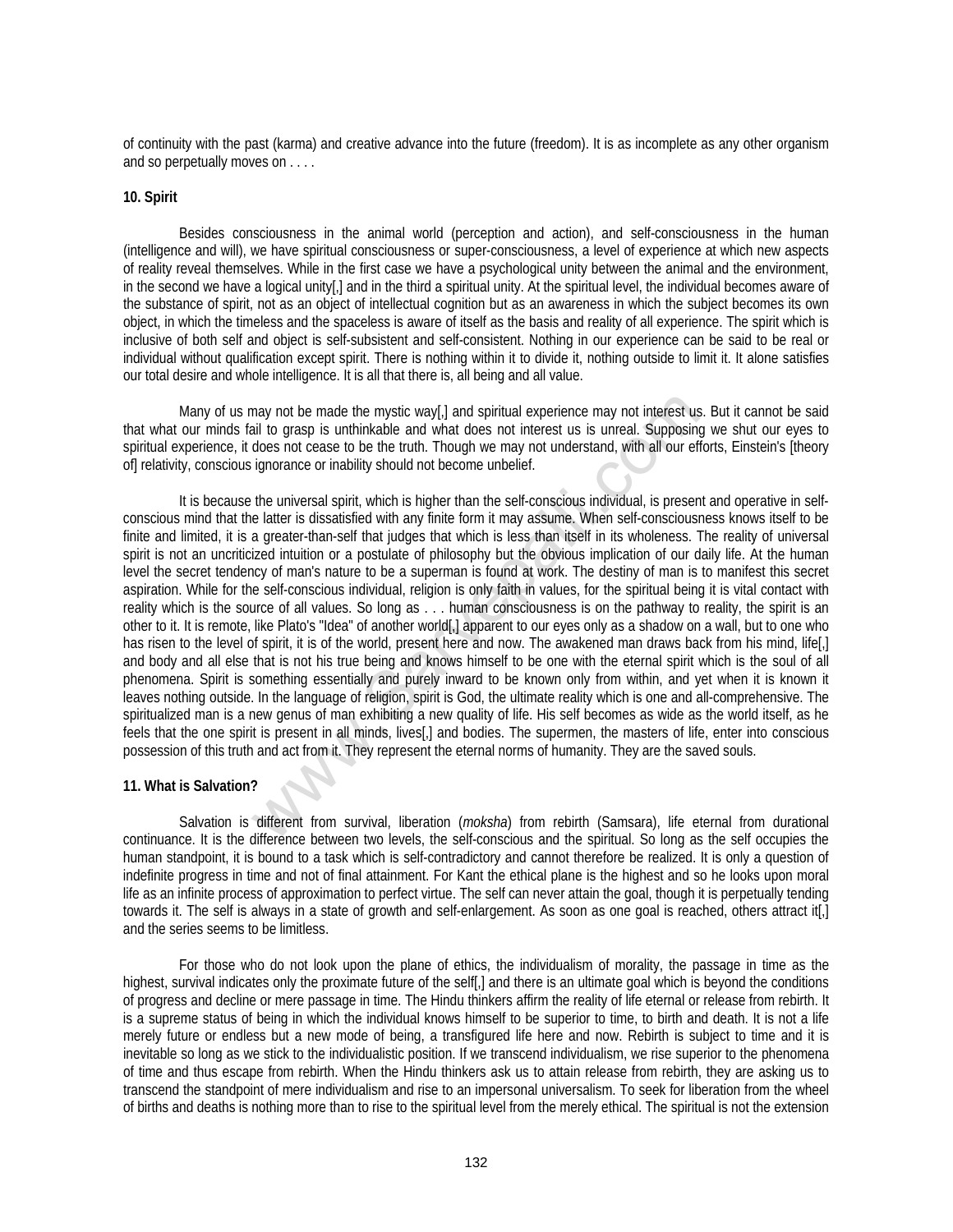of the ethical. It is a new dimension altogether, dealing with things eternal. The saints who worship God do not worship man enlarged. As a new creation in the order of the universe, the spiritual is not a mere unfolding of the human . . . .

 Cosmic history is working towards its highest moment when the universal tendency towards spiritual life becomes realized in one and all, when the ethical experience of non-attainment yields to participation by . . . creatures in life-eternal, when the powerful will of the individual yields in love to the spirit of the universe. As matter was delivered of life and life of mind, so is man to be delivered of the spirit. That is his destiny.

 Our logical consciousness attempts to arrive at truth but succeeds only to a limited extent; our ethical will achieves only a partial realization of its aims; our heart's aspirations to seize and enjoy the delights of existence meet with limited success. If the deeper spirit in us sees the truth unveiled and enjoys freely the delight of being, then it and not self-conscious mind is the original and fundamental intention of nature which must emerge eventually. As matter was instinct with life which could emerge only when the necessary natural conditions were properly organized, as life was instinct with mind, waiting for its proper moment in vital organization to emerge, even so human consciousness is instinct with the stuff of spirit or supermind, though it could emerge only when the necessary effort and conditions are ready. Human life is being prepared for this end with the same advances and retardings, forward leaps and backslidings.

 Hindu thinkers claim that the transition from . . . ethical individualism to . . . spiritual universalism is effected by means of *jñana* or wisdom, intuitive understanding . . . . [M]oralistic individualism is based on an imperfect outlook which is the root of our finiteness. We see ourselves as we are not, when we regard ourselves as individuals cut off from the rest of the universe. Though the pluralistic outlook is not a fiction framed by the individual self, but a grade of the growing universe, it has to be transcended . . . .

 The state of freedom has been differently conceived. It is said to be atonement with God or continuous contemplation of the ideal world, an enjoyment of the redeemer's face[,] or an extinction of the individual. The central question is whether the self loses or retains its individuality. Admitting that there are limits to our thinking on this remote and difficult subject, we offer a few considerations general and tentative and perhaps not quite self-consistent.

 Theistic thinkers, whether in the East or West, believe that . . . communion with God which was in the empirical condition transitory, intermittent[,] and somewhat obscure becomes in the state of perfection continuous, permanent[,] and unclouded. Struggle and progress yield to peace and joy, but there is no loss of individuality; the life of the individual is lifted into the light and largeness of spirit . . . .

 [Shankara] . . . is generally regarded as favoring the hypothesis of the absorption of the individual in[to] the eternal Brahman, when release is attained. It seems to be an inference from his repeated assertions that eternity means nontemporality. If temporality is the mark of . . . finite individuality, anything non-temporal is non-individual. But we find a large number of passages in . . . [Shankara] which indicate that while the released soul attains at the very moment of release a universality of spirit, it yet retains its individuality as a center of action as long as the cosmic process continues. The loss of individuality happens only when the world is redeemed, when the multiple values figured out in it are achieved. The world fulfills itself by self-destruction. The freed soul, so long as the cosmic process continues, participates in it and returns to embodied existence[,] not for its own sake[,] but for the sake of the whole. He has the feelings of kinship with all (*sarvatmabhava*). He identifies himself with the universal movement and follows its course . . . . but enterge only when the tesssary entit and columbins are ready. Fundal in<br>advances and relatings, forward leaps and backlidings.<br>In stailing that the transition from . . . . [Moralistic individualism to . . . spiritual u

 Coherence within the individual and harmony with the environment are both essentials for salvation. If we establish harmony within ourselves, overcome the struggle between the flesh and the spirit, we fulfill the first requirement. But harmony with the environment is not possible so long as there are unredeemed elements in it. We are not truly saved until the warring elements of our nature and the rivalries of individuals are both subdued into unity of life and spiritual fellowship. Perfect freedom is impossible in an imperfect world, and so those who have secured a vision of spirit work in the world so long as there is wrong to be set right, error to be corrected[,] and ugliness to be banished from life. The individual who achieves unity within himself sets other men forward in desiring the same good. In a true sense the ideal individual and the perfect community arise together.

 All individuals are destined to gain life eternal, for as a Hindu text says, we are the children of immortality . . . . When this condition is attained, we have a divine community (*brahmaloka*) where the individual is transformed by contemplation on the being of God into the likeness of that which he beholds. It is a life in which . . . individuals are united by